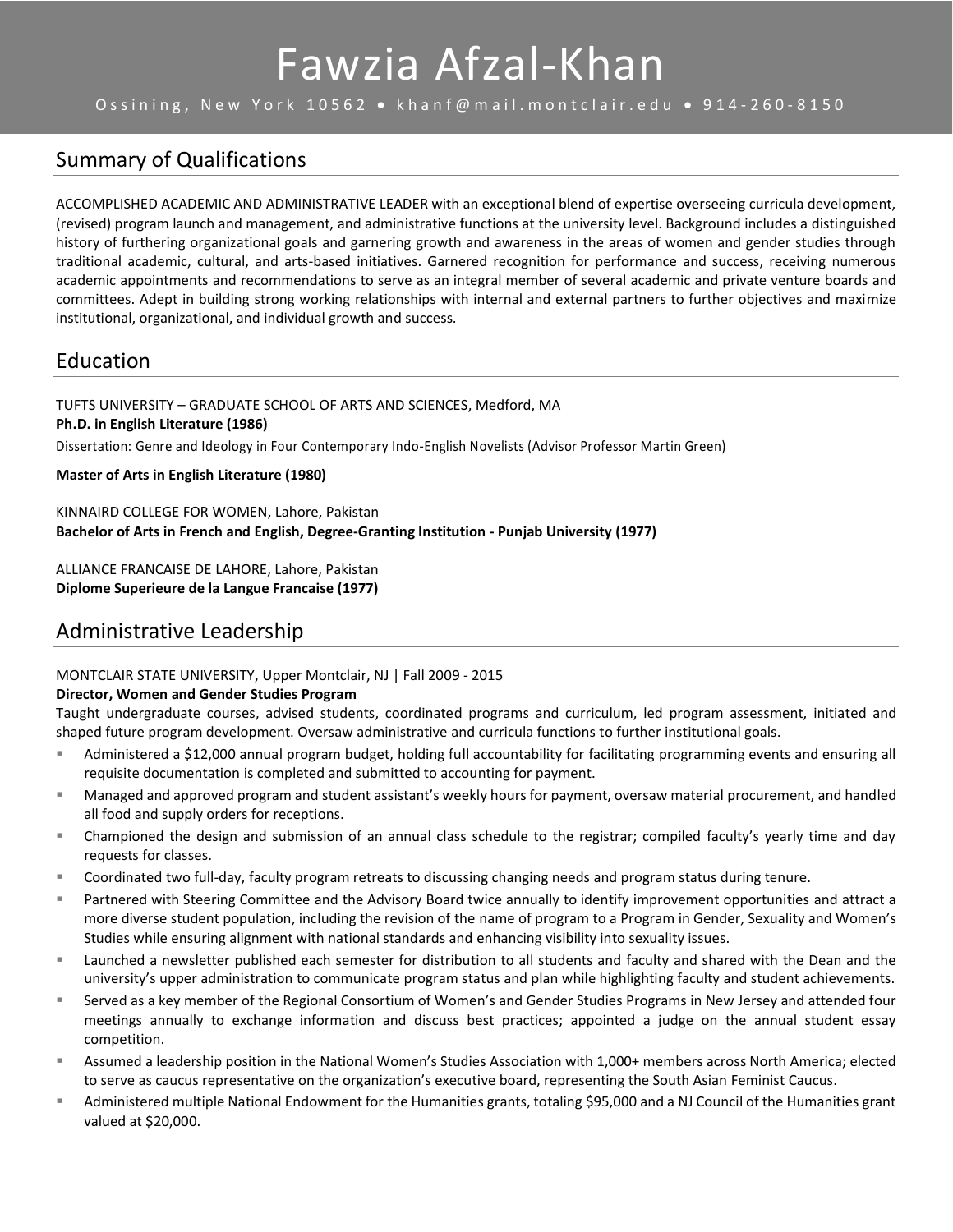# Teaching Experience

### NEW YORK UNIVERSITY, Abu Dhabi | 2017 – 2019

#### **Visiting Professor of the Arts (2018 – 2019)**

Undergrad Courses Taught: Muslim Popular Culture, Transnational Feminisms, and Feminist Theory in Globalizing Contexts. Advised on capstone thesis about feminist philosophy and served as a faculty reader for capstone in visual arts and new media.

#### **Visiting Professor of the Arts (January – May 2017)**

Undergrad Courses Taught: Muslim Popular Culture and Postcolonial Theatre Anthropology. Served as faculty reader for capstone thesis on play written by a Pakistani student.

KINNAIRD COLLEGE, Lahore, Pakistan | Spring 2016

#### **Fulbright Visiting Professor**

Taught a six-week module on feminist theory for Master of Philosophy students of English literature.

FORMAN CHRISTIAN COLLEGE (a Chartered University), Lahore, Pakistan | Fall 2007 **Visiting Professor, Department of English** Taught courses in Postcolonial Literature and Literary Theory.

GOVERNMENT COLLEGE UNIVERSITY, Lahore, Pakistan | Fall 2005

**Visiting Professor, Department of English**

Invited by the Higher Education Commission of Pakistan to launch a Master of Philosophy (MPhil) Program in Postcolonial Studies.

MONTCLAIR STATE UNIVERSITY, Upper Montclair, NJ | 1987 - Present

#### **Professor, Department of English (1999 – Present)**

Associate Professor, Department of English (1993 – 1999)

Assistant Professor, Department of English (1987 - 1992)

Have taught G.E.R. courses in non- western literature including a course on Muslim women's literary and cultural texts, graduate courses in literary theory and courses in women's and gender studies , and freshman and remedial composition.

KINNAIRD COLLEGE FOR WOMEN, Lahore, Pakistan | January – June 1997 **Visiting Undergraduate Guest Lecturer**

HARVARD UNIVERSITY, Cambridge, Massachusetts | Fall 1992 **Visiting Assistant Professor, Department of Afro-American Studies** Taught 20<sup>th</sup> Century Women's Prose Across Cultures.

BEDFORD HILLS CORRECTIONAL FACILITY FOR WOMEN, Westchester County, New York | Summer 1987 **Adjunct Professor, Mercy College's Writing Program for Prison Inmates**

# Professional Appointments

English Department Representative: Women and Gender Studies Program, Undergraduate Curriculum Committee of the College of Humanities and Social Sciences, Montclair State University (2009 – 2016)

Member: Visiting Writers Committee, Department of English, Montclair State University (2008 – 2010)

Chair: Visiting Writers Committee, Department of English, Montclair State University (2001 – 2003 and 2006 – 2009)

Member: Women's Studies Steering Committee, Montclair State University (2001 – 2016)

Member: Multicultural Search Committee, Montclair State University (2001 – 2002)

Project Leader: NEH-Funded Faculty Study Group in Cultural Studies, CHSS, Montclair State University (Spring 2000)

Executive Board: MSU Union (1999)

Member: English Council, Department of English, Montclair State University (1998)

Member: English Department Graduate Committee, Montclair State University (1997 – 1998)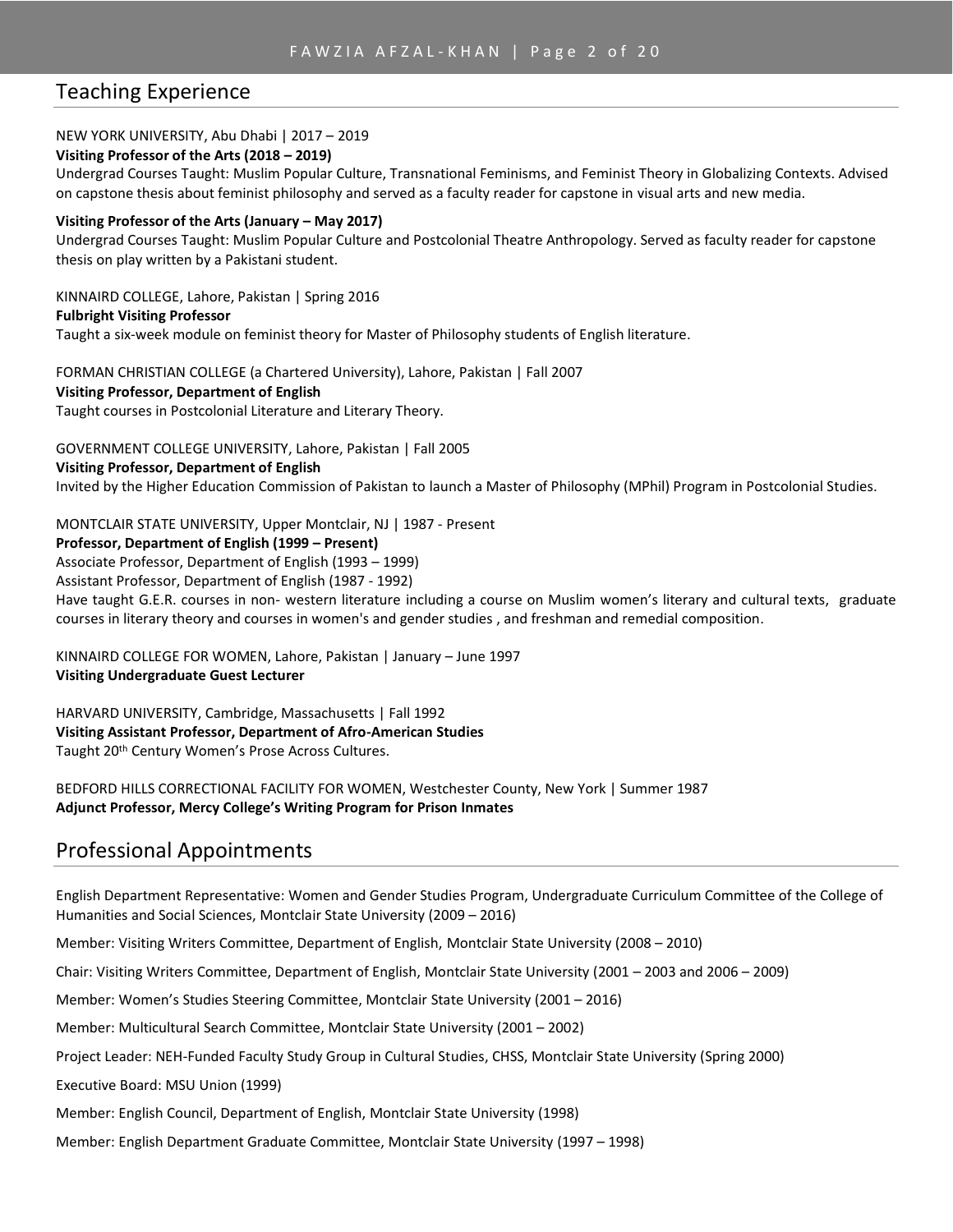### FAWZIA AFZAL-KHAN | Page 3 of 20

Chair: University Ethics Committee, Montclair State University (1995 – 1997) Member: Women's Studies Advisory Board, S Montclair State University (1994 – 1997) Member: Departmental Graduate Exam Committee, Montclair State University (1995-96) Member: Department's Promotions and Tenure Committee, School Name (1994 – 1996) Member: Departmental Search Committee, Multicultural Literature Position, Montclair State University (1995) Member: Departmental Search Committee, World Literature Position, Montclair State University(1994) Member: Vice Presidential Search Committee, Dean of the School of Humanities and Social Sciences Position, Montclair State University (1991) Member: Departmental Task Force to Revise the English Major and Creation of Team-Taught Course, The Pursuits of English, Montclair State University (1994) Member: President's Commission for Affirmative Action, Montclair State University (1988 – 1990)

Member: Departmental Freshman Composition Committee, Montclair State University (1988 – 1989)

Member: Departmental Travel Committee, Montclair State University (1987 – 1988)

# Publications

#### Books Published

**Siren Song: A Cultural History of Pakistan Through Its Women Singers.** Oxford University Press (February 2020).

**Lahore with Love: Growing Up with Girlfriends, Pakistani Style.** A Memoir. Syracuse University Press. (Spring 2010). Rep. Insanity Ink Publications (January 2011).

**A Critical Stage: The Role of Secular Alternative Theatre in Pakistan.** Seagull Press, India (Spring 2005).

**Cultural Imperialism and the Indo-English Novel**, Pennsylvania State University Press (Fall 1993).

# Works Edited

**Shattering the Stereotypes: Muslim Women Speak Out**. Ed., Interlink Books (Spring 2005).

**The Pre-Occupation of Postcolonial Studies**, Co-editor (with Kalpana Seshadri-Crooks). Duke University Press (Fall 2000).

#### Select Reviewed Publications

#### **Lahore With Love**

"*Although this is quite a bold statement to make, I will go ahead and make it: Fawzia Afzal-Khan is one of the most overlooked creative non-fiction writers of our time. She has a linguistic gift that gives her prose a weighty depth that appears effortless yet is*  painstaking in its profundity" writes Mandy Van Deven, i[n http://womensrights.change.org/blog/view/love\\_is\\_a\\_batt](http://womensrights.change.org/blog/view/love_is_a_batt)[lefield.](http://womensrights.change.org/blog/view/love_is_a_battlefield) Rep. in [http://www.chaymagazine.org/2010-review-nov/288-lahore-love.](http://www.chaymagazine.org/2010-review-nov/288-lahore-love)

Shakila Abdul Manan, *Asiatic* Volume 6 Number 1, <http://asiatic.iium.edu.my/artile/Asisatic%206.1%20pdf%20files/Review.Shakila.pda> (June 2012)

Amina Yaqin, "The Poetics and Politics of Memoir Writing: Fawzia Afzl-Khan's Lahore with Love," *Wasafiri*, Volume 27, Number 1, Pages 75-94 (March 2012).

Hazel Rochman, *Booklist* (April 15, 2010).

Swaralipi Nandi, *Pakistaniaat: A Journal of Pakistan Studies,* Volume 2, Number 2 (2012).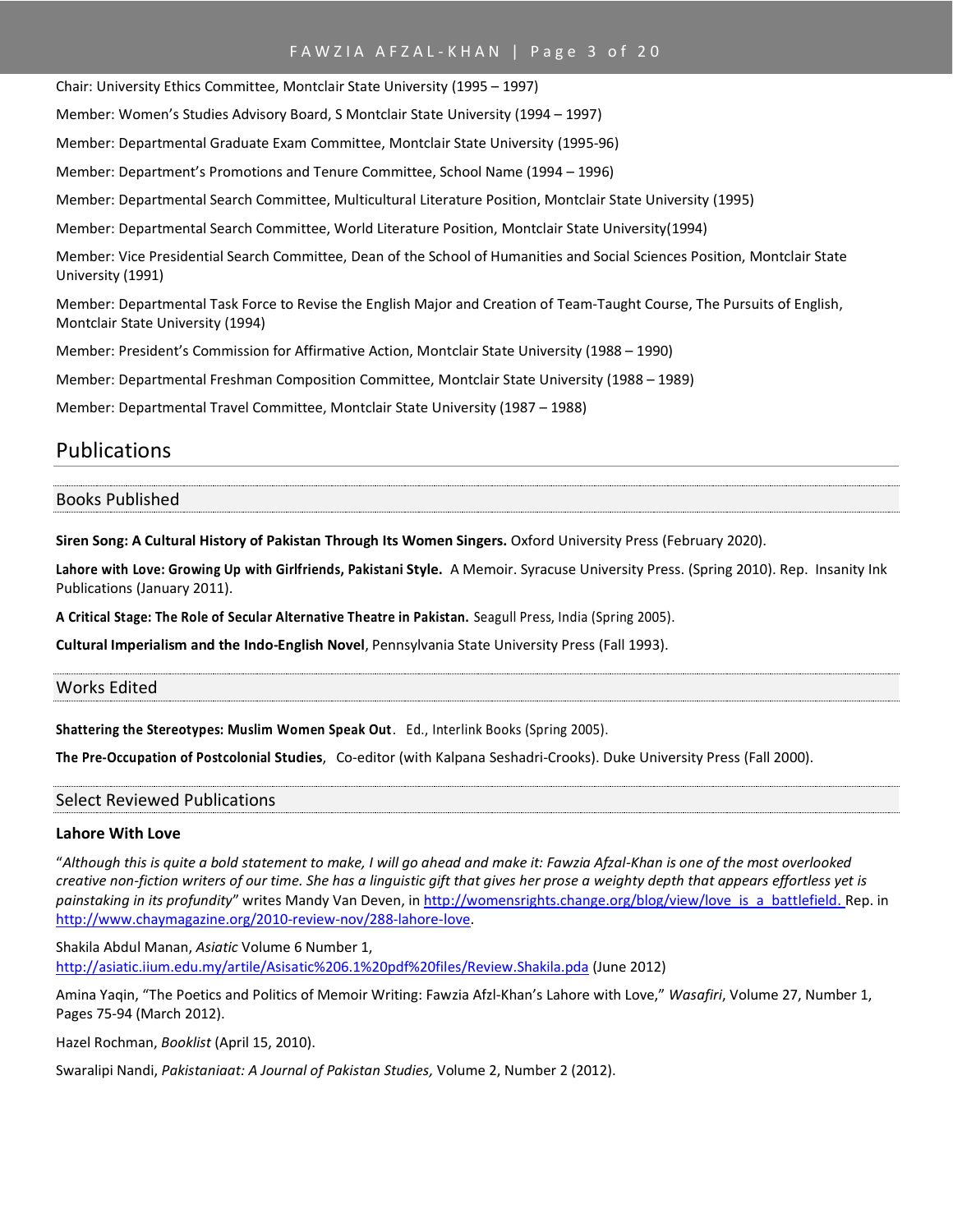### FAWZIA AFZAL-KHAN | Page 4 of 20

#### **Shattering the Stereotypes**

Maria Golia, "Variants of Abuse," *Times Literary Supplement* (February 11, 2007).

Sally Bland, "Replacing Misconceptions with Life-Saving Knowledge." *Jordan Times* (Fall 2005).

Shahid Imtiaz, "Oppressed Voices," in "Books and Authors," *Dawn*, July 1, 2007. Rep. in S*outh Asian Review (SAR),* Volume 27, Number 2, 2006 and Cheryl Bernard, *Middle East Quarterly*, Pages 88 – 89 (Fall 2006).

Mytheli Sreenivas, "Teaching about Women and Islam After 9/11" in *Transformations: The Journal of Inclusive Scholarship and Pedagogy,* Volume 17, Number 2, Pages 90 – 96 (2007).

Zohreh Ghavamshahedi, *Journal of Middle East Women's Studies*, Volume 2, Number 3, Pages 112 – 113 (Fall 2006).

Noha Mellor, "Fear and Clothing," *Financial Times Magazine*, Pages 23 – 24 (July 2005).

### **A Critical Stage**

Girish Karnad, *The Book Review,* New Delhi (May 2006).

Aparna Dharwadker, *Comparative Studies of South Asia, Africa and the Middle East*, Volume 26, Number 22, Pages 326 – 328 (2006).

Rashid Ali, "Praxis of Performance," *Biblio* (May - June 2005).

### **Preoccupation of Postcolonial Studies**

Huda Seif, *Cross-Cultural Poetics*, Number 8 (May 2001). Doug Payne, *College Literature*, Vol. 29, No. 3 (Summer, 2002), pp. 159-169

### **Scholarly & Journalistic Articles & Book Chapters**

"Queer Perfomativities in Pakistan: A Genealogy." Ahmed, Jamil, ed. **Routledge Companion to Applied Performance** (forthcoming).

"Traveling Feminista: A Blog About Traveling as a Pakistani/American/Muslim/Feminist Schol-Art-ivist," **Journal of International Women's Studies**, Volume 20, Issue 7, Pages 447-49 (August 2019).

"Doing History Right: Challenging Masculinist Postcolonialism in Pakistani Anglophone literature," **Routledge Companion to Pakistani Anglophone Literature**. Editors Kanwal, Aroosa and Saiyma Aslam, Pages 185 – 200 (2019).

"Roshan Ara Begum: Performing Classical Music, Gender, and Muslim Nationalism in Pakistan," *TDR: The Drama Review* 62:4, Pages 8 – 23 (Winter 2018).

"The Respectable Courtesan: Malka Pukhraj, Music and the Postcolonial Nation." *[Performing Islam,](https://www.ingentaconnect.com/content/intellect/pi)* Volume 6, Number 1, Pages 41 - 59(19) (May 2017).

"Of Dramas Big and Small," *Counterpunch[, https://www.counterpunch.org/2017/.../of-dramas-big-and-small-in-the-usa-today-a](https://www.counterpunch.org/2017/.../of-dramas-big-and-small-in-the-usa-today-)nd*  The Friday times (of Pakistan): [www.thefridaytimes.com/tft/of-dramas-big-and-small-in-the-usa](http://www.thefridaytimes.com/tft/of-dramas-big-and-small-in-the-usa) (2017).

"Eyewitness in the (un)Holy Land," *Counterpunch,* <https://www.counterpunch.org/2017/06/02/eyewitness-in-the-unholy-land> *and The Friday Times,* [www.thefridaytimes.com/tft/eyewitness-in-the-holy-land-ii/](http://www.thefridaytimes.com/tft/eyewitness-in-the-holy-land-ii/) (2017).

"Journey to the House of Stone," *Counterpunch,* [https://www.counterpunch.org/2017/.../journey-to-the-house-of-stone-where](https://www.counterpunch.org/2017/.../journey-to-the-house-of-stone-where-past-me)[past-me](https://www.counterpunch.org/2017/.../journey-to-the-house-of-stone-where-past-me) and *The Friday Times*, [www.thefridaytimes.com/tft/journey-to-the-house-of-stone](http://www.thefridaytimes.com/tft/journey-to-the-house-of-stone) (2017).

"The Dramaturgy of Political Violence: Muslims on U.S. Stages" Special Issue of *Performing Islam* (Peer Reviewed)*,* Volume 5, Numbers 1 and 2, Co-Authored with Neilesh Bose and Jamil Khoury (December 2016).

"Opposing Kaliyuga in America," *Counterpunch,* [www.counterpunch.org/2016/11/11/opposing-kaliyuga-in-america/](http://www.counterpunch.org/2016/11/11/opposing-kaliyuga-in-america/) *(*November 2016).

"The Politics of Pity and the Individual Heroine Syndrome: Mukhtaran Mai and Malala Yousafzai of Pakistan." *Performing Islam*, Volume 4.2, Pages 151-171 (February 2016).

"Race, Representation and Islamophobia in Ayad Akhtar's *Disgraced,"* [http://www.chapatimystery.com/archives/2015/11,](http://www.chapatimystery.com/archives/2015/11) coauthored by Neilesh Bose, Jamil Khoury (November 2015).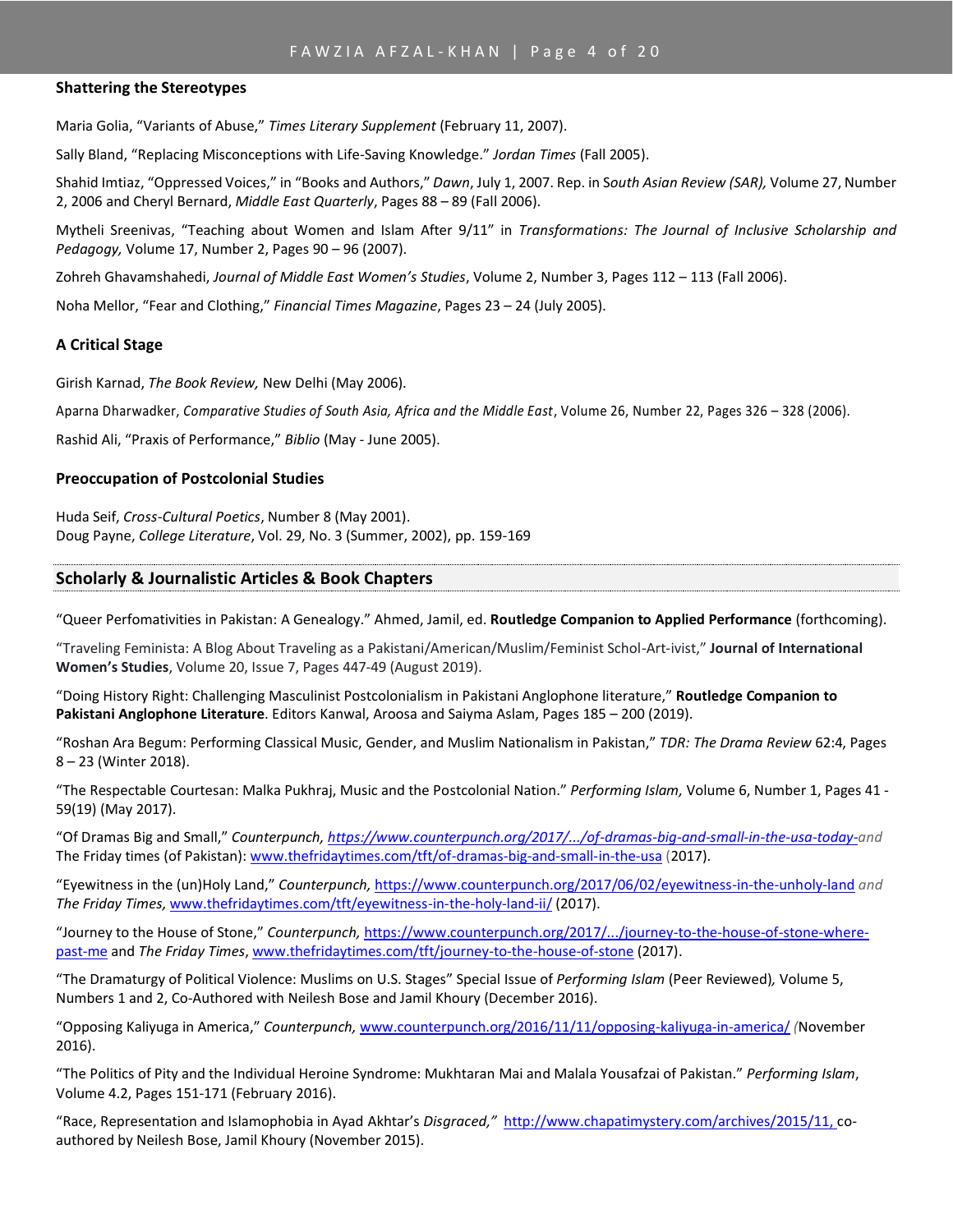"Alternative Dramaturgy for *Jihad Against Violence: Oh Isis Up Yours!*" co-authored by Fawzia Afzal-Khan, Nesrin Alrefaai and Katherine Mezur. Published simultaneously in *Arab Stages*, Volume 1, Number 2[, http://arabstages.org/2015/04/alternative](http://arabstages.org/2015/04/alternative-dramaturgy-for-jihad-against-violence-oh-isis-up-yours/)[dramaturgy-for-jihad-against-violence-oh-isis-up-yours/](http://arabstages.org/2015/04/alternative-dramaturgy-for-jihad-against-violence-oh-isis-up-yours/) (Spring 2015). Conference Proceedings, *Alternative Dramaturgies of the New Millennium in Arabo-Islamic Contexts and Beyond,* Editors Khalid Amine and George Roberson, Collaborative Media International: Amherst, Denver, Tangier and Mexico City, Pages 60 – 74 (2015).

"Charlie Hebdo and the Return of the Postcolonial," *Counterpunch,* [http://www.counterpunch.org/2015/01/21/charlie-hebdo-and](http://www.counterpunch.org/2015/01/21/charlie-hebdo-and-the-return-of-the-postcolonial/)[the-return-of-the-postcolonial/](http://www.counterpunch.org/2015/01/21/charlie-hebdo-and-the-return-of-the-postcolonial/) (January 2015).

"Re-Orienting Orientalism," Peer Reviewed e-Journal, Arab Stages[. http://arabstages.org/2014/12/re-orienting-orientalism-from-](http://arabstages.org/2014/12/re-orienting-orientalism-from-Shafik-Gabrs-What-Orientalist-Painters-Can-Teach-Us-About-The-Art-of-East-West-Dialogue-to-Ayad-Akhtars-Disgraced/)[Shafik-Gabrs-What-Orientalist-Painters-Can-Teach-Us-About-The-Art-of-East-West-Dialogue-to-Ayad-Akhtars-Disgraced/](http://arabstages.org/2014/12/re-orienting-orientalism-from-Shafik-Gabrs-What-Orientalist-Painters-Can-Teach-Us-About-The-Art-of-East-West-Dialogue-to-Ayad-Akhtars-Disgraced/) (December 2014).

"Recitation in Islamic Ritual and Performance Contexts," Ecumenica: Journal of Theatre and Performance, Special Issue

On Critical Terms in Religion, Spirituality, Performance, 7.1 and 7.2 (Fall 2014).

"From Melody Queen to Muslim Madonna: Pakistani Female Singers Transcending the Secular/Sacred Divide," *Voyages of the Body and Mind: Selected Female Icons of India and Beyond*, co-editors Anita Ratnam and Ketu H. Katrak, Cambridge Publishing Group, Pages 27 – 35 (2014).

"Ayad Akhtar's The Who and The What: A Feminist Reclamation of Islam?," *Counterpunch*, <http://www.counterpunch.org/2014/07/04/a-feminist-reclamation-of-> Islam (July 2014).

"Saving Junaid Hafeez=saving Pakistan," *Counterpunch*[, http://www.counterpunch.org/2014/06/27/saving-junaid-hafeez-saving](http://www.counterpunch.org/2014/06/27/saving-junaid-hafeez-saving-pakistan/)[pakistan/](http://www.counterpunch.org/2014/06/27/saving-junaid-hafeez-saving-pakistan/) (June 2014).

"Feminist Mediations: The Sacred and the Secular in the Work of Three Pakistani Female Singers," *Performing Islam*, Volume 2, Number 1, Pages 67 – 88 (January 2014).

" Socialismo o Muerte: Unforgettable Cuba," *Counterpunch,* <http://www.counterpunch.org/2014/01/28/unforgettable-cuba/> (January 2014). Republished, *The Friday Times* of Pakistan[, www.thefridaytimes.com/tft/unforgettable-cuba](http://www.thefridaytimes.com/tft/unforgettable-cuba) (February 2014).

"Bridging Cultures Through Film: A History of Pakistan Through Its Female Singers." *Confluence*[, www.confluence.org.uk,](http://www.confluence.org.uk/) Page 21, Editor Joe Nathan, (Spring 2013).

"The Heart of Darkness in Zero Dark Thirty," *Counterpunch* , [http://www.counterpunch.org/2012/12/14/the-heart-of-d](http://www.counterpunch.org/2012/12/14/the-heart-of-)arkness-inzero-dark-thirty/ (December 2012).

" Islamophobia in America: Alive And Kicking," *Counterpunch,* <http://www.counterpunch.org/2012/08/24/islamophobia-in-america/> (August 2012).

"This Time in London: A Recap of a Moveable Feast of Pakistani English Literature in London," *Confluence,* [www.confluence.org.uk,](http://www.confluence.org.uk/)  Page 19 (Spring 2012).

"Theorizing Muslim Pakistani Theatre and Performance," *Viewpoint*, [www.viewpointonline.net,](http://www.viewpointonline.net/) Online Issue Number 65 (August 26, 2011).

"Performative Interventions in the Body Politic of Pakistan," *The Drama Review,* Pages 16 – 29 (Summer 2010).

"Mullahs and Music in Morocco," *The Express Tribune*[, http://tribune.com.pk/story/25868/mullahs-and-music-in-morocco/,](http://tribune.com.pk/story/25868/mullahs-and-music-in-morocco/) Karachi, Pakistan (2010).

"Missing Dr. Hoodbhoy's Argument," Express Tribune[, http://tribune.com.pk/story/21261/missing-dr-hoodbhoy%E2%80%99s](http://tribune.com.pk/story/21261/missing-dr-hoodbhoy%E2%80%99s-argument/)[argument/](http://tribune.com.pk/story/21261/missing-dr-hoodbhoy%E2%80%99s-argument/) (2010).

"The Disturbing Case of Faisal Shahzad," *Express Tribune,* <http://tribune.com.pk/story/12160/the-disturbing-case-of-faisal-shahzad/> (2010).

"The Trials of Norman Finkelstein," *Express Tribune*,<http://tribune.com.pk/story/22471/the-trials-of-norman-finkelstein/> (2010).

"The Enemy Within," Editorial, *Dawn* Newspaper, Karachi, Pakistan, March 18th, [http://www.dawn.com/wps/wcm/connect/dawn](http://www.dawn.com/wps/wcm/connect/dawn-content-)[content-l](http://www.dawn.com/wps/wcm/connect/dawn-content-)[ibrary/dawn/the-newspaper/editorial/the-enemy-within-830](http://www.dawn.com/wps/wcm/connect/dawn-content-library/dawn/the-newspaper/editorial/the-enemy-within-830) (March 18, 2010).

"The Long, Dark Night of Pakistan," C*ounterpunch,* [http://counterpunch.com/fawzia03032009.html,](http://counterpunch.com/fawzia03032009.html) Editors Alexander Cockburn and Jeffrey St. Clair (2008).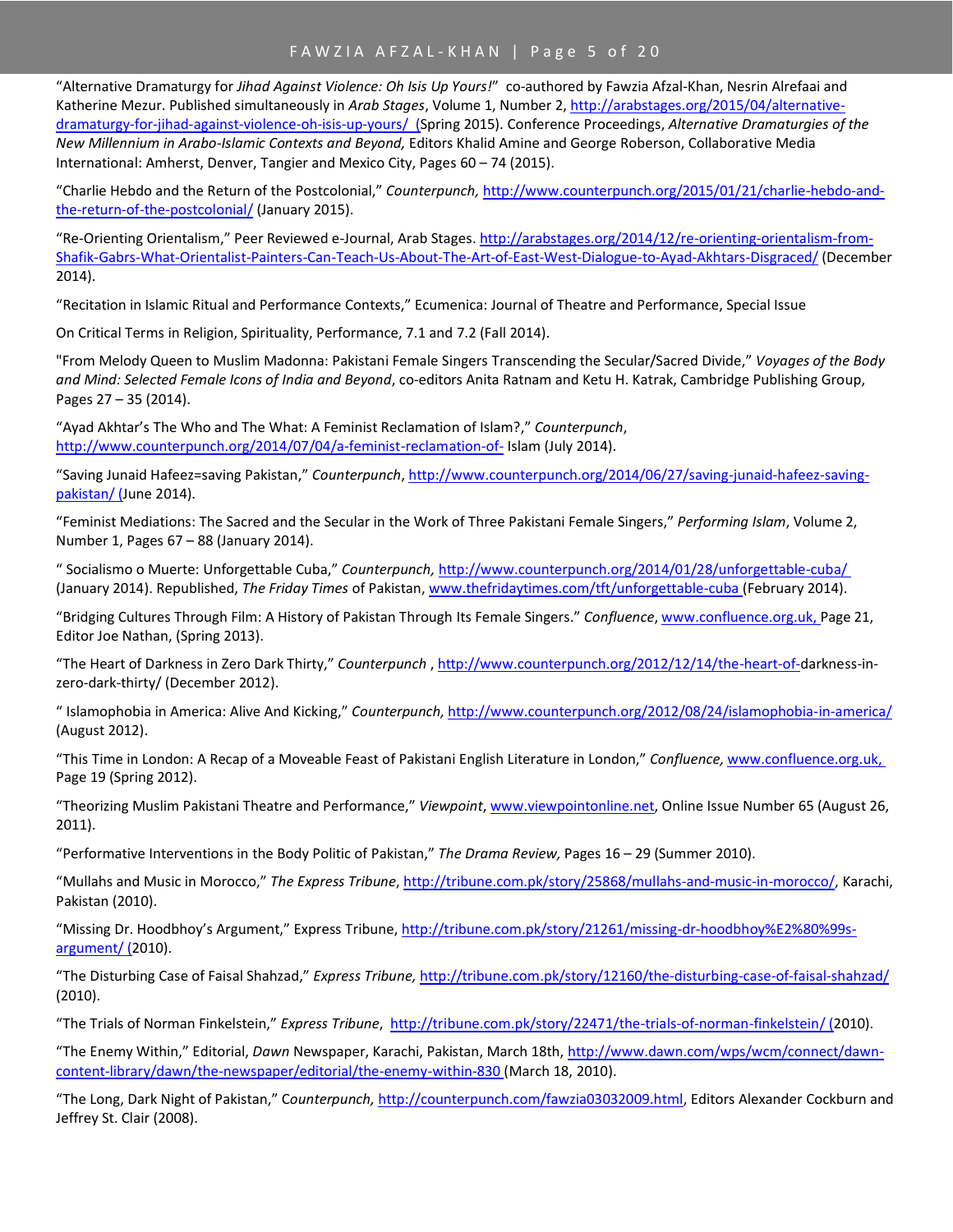# FAWZIA AFZAL-KHAN | Page 6 of 20

"Pakistan and Its New Bedfellow: The Morning After Election Day USA," *Counterpunch,* <http://www.counterpunch.org/fawzia11062008.html> (2008).

"Hope and the Problem of Islamic Extremism: The Pakistani Elections," *Counterpunch,* [http://www.counterpunch.org/afzal](http://www.counterpunch.org/afzal%2002202008.html)  [02202008.html](http://www.counterpunch.org/afzal%2002202008.html) (2008).

"Us vs. Them: Now the Hindu Indians are the Good Guys and All Pakistanis are Muslim Terrorists," *Rupee News,*  <http://rupeenews.com/2008/12/11/> (2008).

"Pakistani Muslim Theatre at Home and Abroad: A Critical Manifesto for a Feminist Homecoming," **Performing Global Feminisms**, Editors Elaine Aston and Sue-Ellen Case. Palgrave (Invited Submission) (2007).

"Edward Said: The Decolonizer as Universal Humanist," *Folio*, Pages 51 - 56 (2007).

"Letter From Lahore: Encountering Benazir Bhutto," *Counterpunch,* [www.counterpunch.org/](http://www.counterpunch.org/fawzia12292007.html)**fawzia**12292007.html (December 28th , 2007).

"Dispatches From the Frontlines of the Burqa Brigade: What Lies Beneath," *Counterpunch*, [www.counterpunch.org/khan07072007.html,](http://www.counterpunch.org/khan07072007.html) Rep *Social Identities* (January 2008).

"Operation Not-So-Silent: Meeting Ghazi Sahib," *The Friday Times, V*olume 19, Number 21 (July 13-19, 2007).

"Betwixt and Between? Women, the Nation and Islamization in Pakistan," *Social Identities*, Volume 13, Number 1, Pages 19 – 29, Refereed (January 2007).

"The Class Behind the Muslim," *Counterpunch.com*, www.**counterpunch**[.org/khan07012006.html,](http://www.counterpunch.org/khan07012006.html) Editors Alexander Cockburn and Jeffrey St. Clair. (2007).

"The Female Body as Site of Attack: Will the "Real" Muslim Woman's Body Please Reveal Itself?" **Interventions: Activists and Academics Respond to Violence**, Editors Elizabeth Castelli and Janet Jacobsen (Fall 2004).

"Scheherezade Goes West," *The Drama Review*, 48:2, Pages 11-24 (Invited Submission) (Summer 2004).

Guest Speaker, Human Rights Group of Montclair, New Jersey, "Human Rights, Women's Rights and the Alternative Theatre Movement of Pakistan" (March 2003).

["Unholy Alliances: Zionism, US Imperialism and Islamic Fundamentalism"](http://www.counterpunch.com/khan12012003.html) *Counterpunch*, [www.counterpunch.com/khan/12012003.html](http://www.counterpunch.com/khan/12012003.html) (December 2003).

"Iranian Nights: Shireen Nishat's the Logic of the Birds and the Ta'ziyeh of Imam Hussein," *Teatron* (Israeli Quarterly for Contemporary Theatre), Hebrew Translation, Number 9, Pages 7-10 (Invited Submission) (Winter 2002).

"Islam and Politics," *Counterpunch*[, http://www.counterpunch.org/fawzia0828.html](http://www.counterpunch.org/fawzia0828.html) (October 2002).

"Where are the Muslim Feminist Voices?" *The Drama Review*, 46:1, Pages 5-9 (Spring 2002).

"Here are the Muslim Feminist Voices, Mr. Rushdie!" *Television and New Media*, 3:2,139-142 (Refereed) (Spring 2002).

"A Trip to Remember, a Call to Action: the 6th Annual Arab Women's Solidarity Association Convention, Cairo, Egypt, Jan 3-6," The Review , a weekly magazine of the newspaper, *Dawn*[, http://www.dawn.com/weekly/review/review6.html](http://www.dawn.com/weekly/review/review6.html) (February 2002).

"Exposed by Pakistani Street Theatre: The Unholy Alliance of Postmodern Capitalism, Patriarchy, and Islamic Fundamentalism," *Social Text* 69, Pages 67 – 93 (Refereed) (Winter 2001).

"The Problem with Identity" *Herald*, Page 36 (November 2001).

"Here are the Muslim Feminist Voices, Mr. Rushdie!" *Counterpunch*, www.counterpunch.com/fawzia1/html, Editor Alexander Cockburn (October 2001).

"Theatre Anthropology That Breaks My Heart: Methodological Issues in the Study of Pakistani Street Theatre," **New Approaches to Theatre Studies and Performance Analysis:** Papers Presented at the 1997 Colston Symposium in Bristol. Tuebingen: Max Niemeyer Verlag (2000).

"The Color of Feminism: Performing Heiner Muller's Medeamaterial at the New York International Fringe Festival," *Seagull Theatre Quarterly*, #22 (Fall 1999).

"Postcolonial Theatre Anthropology," *Reviews in Anthropology*, Volume 26, Pages 265 – 277, (Invited Submission) (Spring 1998).

"Bridging the Gap Between So-Called Postcolonial and Minority Women of Color: A Comparative Methodology for Third World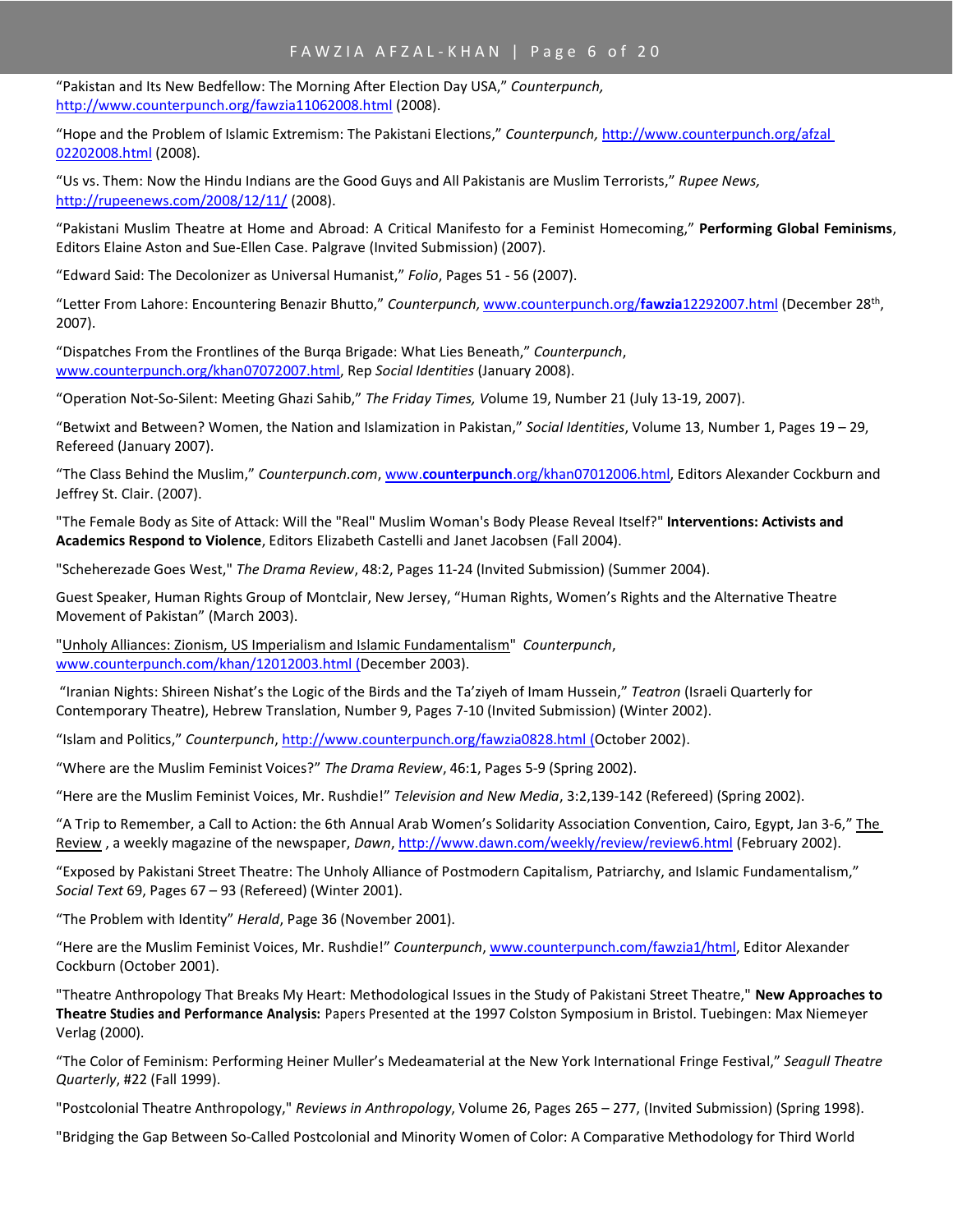# FAWZIA AFZAL-KHAN | Page 7 of 20

Feminist Literary Criticism," *Womanist Theory and Research, (*Refereed) (Spring 1998).

Panel Poet, Muslim Women Poets, Second Annual Islamic Expo, Newark, New Jersey (August 1998).

"Street Theatre in Pakistani Punjab: The Case of Ajoka, Lok Rehas and the Woman Question," *The Drama Review,* 41.3 (1997): 39-63 (Fall 1997).

Co-Author with Carole Stone, "Gender, Race and Narrative Structure: A Reappraisal of Joseph Conrad's Heart of Darkness," *Conradiana* (Refereed) (Fall 1997).

"Introducing a New Course: Muslim Women in Twentieth Century Literature*." NWSA Journal* 9.1, Pages 76-88 (Refereed) (Spring 1997).

"Pakistani Writing in English: 1947 to the Present: A Survey." *Wasafiri* 21, Pages 58-62 (Invited Submission) (Spring 1995).

Co-Author, "Coetzee's Foe as a Model for Reconstructive Reading," *The Literary Griot*, Volume 3, Number 2, (Refereed) (Fall 1991).

"Women in History: Bapsi Sidhwa's Oeuvre," **International Literature in English: Essays on the Major Writers**, New York: Garland (1991).

"The Satanic Verses: Religion as a Colonizing Power" (July 1991).

"Anita Desai: Moral Realist or Mythmaker?" *The South Asian Review* Refereed (July 1988).

"Postmodernist Strategies of Liberation in the Oeuvre of Salman Rushdie," *The Journal of South Asian Literature (JSAL)*, Volume 23, Refereed (1988).

"Myth Debunked: Genre and Ideology in Rushdie's Midnight's Children and Shame, "*The Journal of Indian Writing in English (JIWE*), Refereed (January 1986).

#### **Authored Reviews**

Claire Pamment's Book**, Comic Performance in Pakistan: the bhand** (Palgrave, 2017), *Theatre Journal* Volume 70, Number 4, Pages 572 – 573 (December 2018).

Shahla Haeri's Book, **No Shame for the Sun: Lives of professional Pakistani Women**, Syracuse University Press, 2002, *Comparative Studies of South Asia, Africa and the Middle East (CSSAAME)* (2005).

Barbara Nimri Aziz, **Heir to a Silent Song: Two Rebel Women of Nepal** by, *Journal of South Asian Literature (JSAL), Volume* 23, Number 1 (Winter 2002).

Kamila Shamsie, **The City by the Sea** and Maniza Naqvi, **Mass Transit**, *World Literature Today* (Summer 1999).

Harish Trivedi and Meenakshi Mukherjee, **Interrogating Postcolonialism: Theory, Text, and Context,** *World Literature Today* (Winter 1998).

Ama Ata Aidoo, **No Sweetness Here**, *World Literature Today* (Spring 1997).

Indrani Aikath-Gyaltsen, **Cranes' Morning**, *World Literature Today* (Winter 1996).

Editor Maxine Schwartz Seller, **Immigrant Women**, *Voices in Italian Americana,* 7.2:307-09 (1996).

Altaf Fatima, **The One Who Did Not Ask,** Translator Rukhsana Ahmad, *World Literature Today* (Winter 1995).

Edward Said, **Culture and Imperialism** in *World Literature Today* (Winter 1994).

Chelva Kanaganayakam, **Structures of Negation: The Writings of Zulfikar Ghose**, *World Literature Today* (Summer 1994).

Bapsi Sidhwa, **An American Brat,** An interview of the Author, *The World and I* (Spring 1994).

Sara Suleri, **Meatless Days**, *World Literature Today* (Spring 1991).

Ruth Prawer Jhabvala, **Three Continents,** "Eastern Mysticism Unveiled: A Review of Ruth Prawer Jhabvala's **Three Continents**," *The India Observer* (December 1987).

#### **Journals**

Guest Editor with Waseem Anwar, Special Issue on Pakistani Creative Writing in English*, South Asian Review,* Volume 31, Number 3 (2010).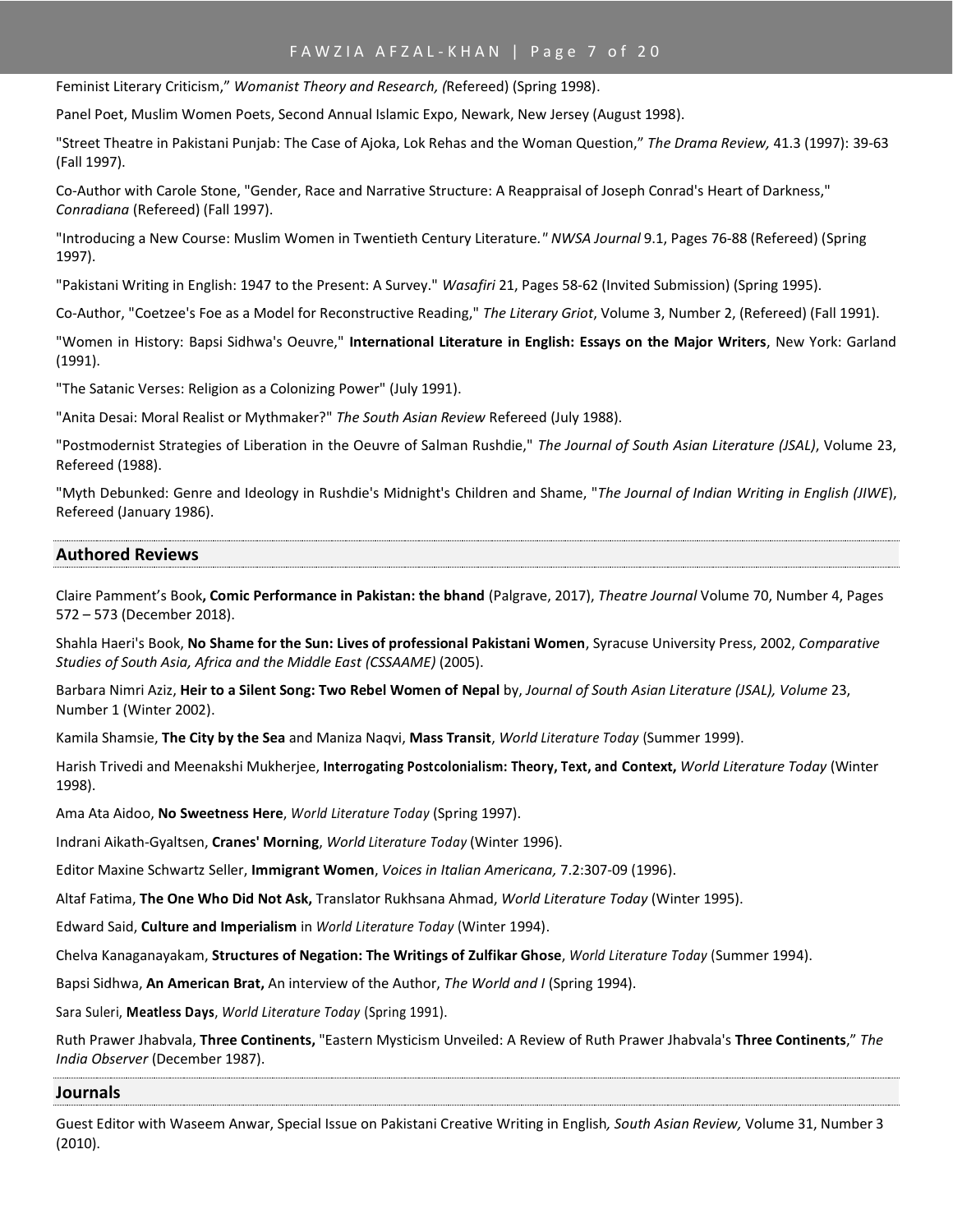### FAWZIA AFZAL-KHAN | Page 8 of 20

Summer Guest Editor, Special Section on Performing Pakistani Politics, *The Drama Review,* 54:2 (2010).

Guest Editor, Special Issue on **The Satanic Verses**, *South Asian Review* (Fall 1991).

#### **Bibliographical Entries**

Entry on South Asia in **The Encyclopedia of Women and Islamic Cultures**, Volume 2, Brill Academic Publishers, The Netherlands (October 2004).

Entries on Pakistani Theatre for **the Oxford Encyclopedia on World Theatre**, Editor Dennis Kennedy, Oxford University Press (Spring 2003).

"Subaltern Studies," and "Third World Women," **A Feminist Dictionary,** Editor Elizabeth Kowaleski-Wallace. New York: Garland Press (December 1996).

#### **Poems**

"La I Li la Ah," *Crosswinds Poetry Journal*, Volume 3, Page 31, Honorable Mention International Poetry Competition (Spring 2018).

Six Poems (Solicited), **Women: Poetry: Migration, An Anthology**. Editor Jane Joritz-Nagawa. New York: Theenk Books, Pages 89-100 (2017).

"Mai" and "Kiss," Special South Asia Issue of Online Journal, *Sugar Mule*, [http://www.sugarmule.com/43flash.htm,](http://www.sugarmule.com/43flash.htm) Guest-Edited by Soniah Kamal (2013).

Finalist, Adanna Love Poetry Competition. Poem, "Mother" Published in **Adanna Literary Journal: A Collection of Contemporary Love Poems**, New Jersey (2012).

"Mother" and "Wordly Woman," *Asiatic,* Volume 3[, http://asiatic.iium.edu.my/v3n1/index.htm](http://asiatic.iium.edu.my/v3n1/index.htm) (2009).

"Sacrifice," *Naked Punch Asia*, Volume 3, Page 3 (2009).

"Smokescreen," *Tiferet: A Journal of Spiritual Literature*, Issue# 9, Page 69 (2008).

"In Memoriam for Edward Said," **Poets for Palestine**, Editor Remi Kanazi New York: Al Jisser Group (2008).

"Amazing Grace" Poem, **The Norton Anthology: Language for a New Century**, Editors Tina Chang, Nathalie Handal and Ravi Shankar, New York: W.W. Norton (2008).

"Mont Blanc in the 21st Century," and "For My Daughter's Muslim Past," F*olio* (Annual Journal of Forman Christian College, Lahore Pakistan) (2007).

"The American," *South Asian Review*, Creative Writing Issue, Editors Amritjit Singh and John Hawley (2006).

"For My Daughter's Muslim Past, Cordoba," *Tiferet: A Journal of Spiritual Literature*, Issue #3 (2006).

"Edward Said: In Memoriam," *Altar Magazine*, Issue #3, Page 6 (2003).

"Billy Bush Sam-Ton," **Poets Against the War Anthology**", Editor Sam Hamill. Published by Thunder Mouth Press, New York (2003).

"Ghalib's Saqi" and "Painting," *Mehraab*, Volume 3, Issue 9, Page 3 (September 2003).

"Seminar in Women and Development," *Women's Studies Quarterly*, Special Issue, Volume XXXI, Numbers 3 and 4 (Winter 2003).

"Pomegranate Sari," and "Smell," *Mehraab,* Volume 2, Issue 2 (2002).

"Blood of Exotica," *South Asian Magazine for Action and Reflection*, Number 10, Refereed (Summer/Fall 1998).

"Partition Revisited," "Mai," and "Blood of Exotica," *Journal of the South Pacific Association for Commonwealth Literature and Language Studies,* New Zealand, Number 45, Referred (October 1997).

Three Poems, "Othering," "Mother," and "Blood of Exotica," *The Girlspeak Journals,* Women's Words Press, New York, Volume 1, Number 1, Solicited (1997).

#### **Short Stories & Non-Fiction**

"La Vie en Rouge: Of Dreamscapes and Destinies," The Aleph Review, Inaugural Issue, Pages 117 – 124 (April 2017).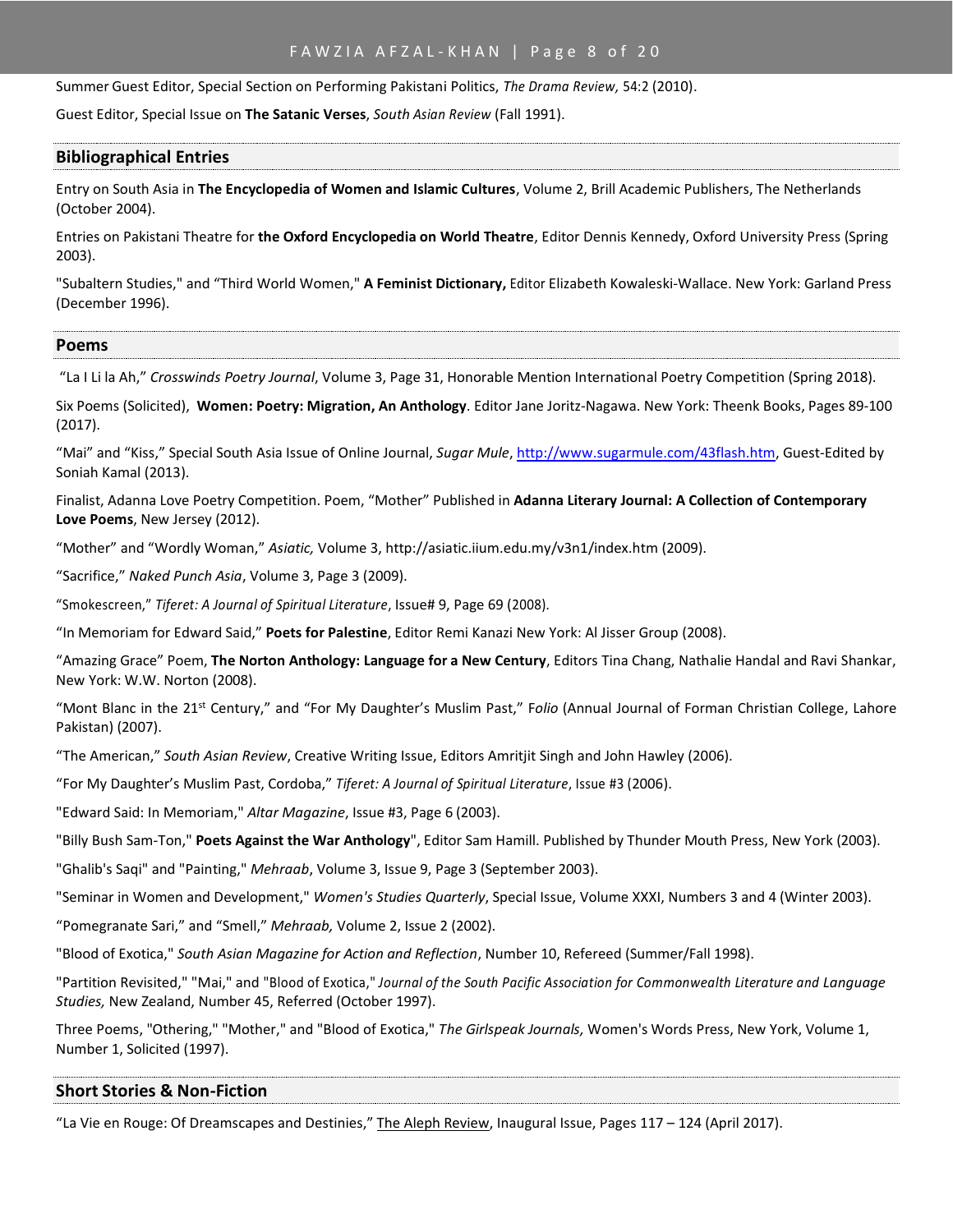# FAWZIA AFZAL-KHAN | Page 9 of 20

"Night of the Cubana," *Asiatic* (8.1), [http://asiatic.iium.edu.my,](http://asiatic.iium.edu.my/) Pages 284 - 294 (2014).

"Dreamscapes Unbecoming: A Collage," *Confluence*, Page 17 (October 2012).

"La Vie en Rouge," **A Rainbow Feast: New Asian Short Stories,** Editor M.A. Quayum, Marshall Cavendish International (2010).

"Bloody Monday," **And the World Changed: Contemporary Stories by Pakistani Women,** Reprint by Feminist Press, New York (2008).

"Bloody Monday," An Oxford University Press Anthology Edited by Pakistani Editor and Writer, Muneeza Shamsie, Entitled: **And the World Changed: Contemporary Writings by Pakistani Women (**2005).

"Bloody Monday," Abbreviated Form, *Azizah: The Voice for Muslim Women*, Volume 3, Issue 2, Pages 94 – 96 (December 2003).

"Girlfriend Where Art Thou?" and "Motherhood is a Drag," *Mehraab*, Volume 2, Issue 12, Page 6 (December 2002).

"Madame Sin," *Mehraab,* Volume 2, Issue 10, Page 6 (October 2002).

"Lahore," Spain," "Mixing It Up," *Mehraab*, Volume 2, Issue 9, Page 6 (September 2002).

"Sam's Secret," Published in Nepalese Journal, *Himal Magazine*[, www.himalmag.com](http://www.himalmag.com/) (July 2000).

#### **Plays**

*Lawrence in Lahore: The Lost Years.* A 3-act play script in progress, with Shahid Nadeem of Ajoka.

Excerpts from *[Jihad against Violence: Oh ISIS Up Yours!](http://arabstages.org/2015/04/excerpts-from-jihad-against-violence-oh-isis-up-yours/) Arab Stages,* Volume 1, Number 2, Martin E. Segal Theatre Center Publications (Spring 2015).

"Sext of Saudade," Co-Written with Annie Lanzillotto, *The Drama Review,* 54:2 T206, Pages 51 - 60 (2010).

"Jihad Against Violence" Co-Written with Bina Sharif, *The Drama Review*, 54:2, T206, Pages 60 - 70. Scenes rep. in South Asian Review, Volume 31, Number 3 (2010).

"Scheherezade Goes West," *The Drama Review*, t182, Pages 11-24 (Summer 2004).

### **Scholarly Talks, Conferences, Presentations, Screenings, & Interviews**

Staged Reading, Act 1 of Collaborative Play in Progress with Shahid Nadeem, entitled *Lawrence in Lahore: The Lost Years*, NYUAD, Abu Dhabi. Sponsored by the Global Asia Initiative (March 2019).

Exclusive Interview by Faraz Khosa of Infinity Musicworks, About the Making of Fawzia Afzal-Khan's Music Video, *Faqeera*,

[https://www.youtube.com/watch?v=0FRZFr6dKXU](https://www.youtube.com/watch?v=0FRZFr6dKXU%20) (March 2019).

Paper Presented at Performing Tangiers International Theatre Conference, *Performing Migrations* in Morocco, "Performing Women: Pakistani-Arab Connections," (November 2018).

ODVV Interview, "Allying with Israel Provides Donald Trump with Economic Power," [http://www.odvv.org/blog-2438-ODVV](http://www.odvv.org/blog-2438-ODVV-interview-Allying-with-Israel-provides-Donald-Trump-with-economic-power)[interview-Allying-with-Israel-provides-Donald-Trump-with-economic-power](http://www.odvv.org/blog-2438-ODVV-interview-Allying-with-Israel-provides-Donald-Trump-with-economic-power) (October 2018).

Interview on Sexual Harassment in USA, Voice of America Urdu service, [https://av.voanews.com/Videoroot/Pangeavideo/2017/11/6/61/618375f7-9d11-4e2f-b498-908b7e341446.mp4 \(](https://av.voanews.com/Videoroot/Pangeavideo/2017/11/6/61/618375f7-9d11-4e2f-b498-908b7e341446.mp4)November 22, 2017).

*Jihad Against Violence: Oh Isis Up Yours*! Performed by Equity Actors (First Professional Staged Reading), Silk Road Rising Theatre Company of Chicago (August 2017).

Invited Talk at Bir Zeit University, Ramallah, Scholarly and Performance Work in Service of Social Justice (May 2017).

Panelist with Professors Robert J.C. Young and Richard Schechner, Humanities Symposium Arranged by Dr. Waseem Anwar, Forman Christian College, Lahore (February 2017).

Paper Presented at National Women's Studies Association (NWSA), "The Respectable Courtesan: Reading Malka Pukhraj's Performative Memoir, *Song Sung True,"* (November 2016).

Paper Presented at International Federation of Theatre Research, Stockholm University, "Unsettling the Nation: Pop-Sufi Divas of Pakistani Coke Studio," (June 2016).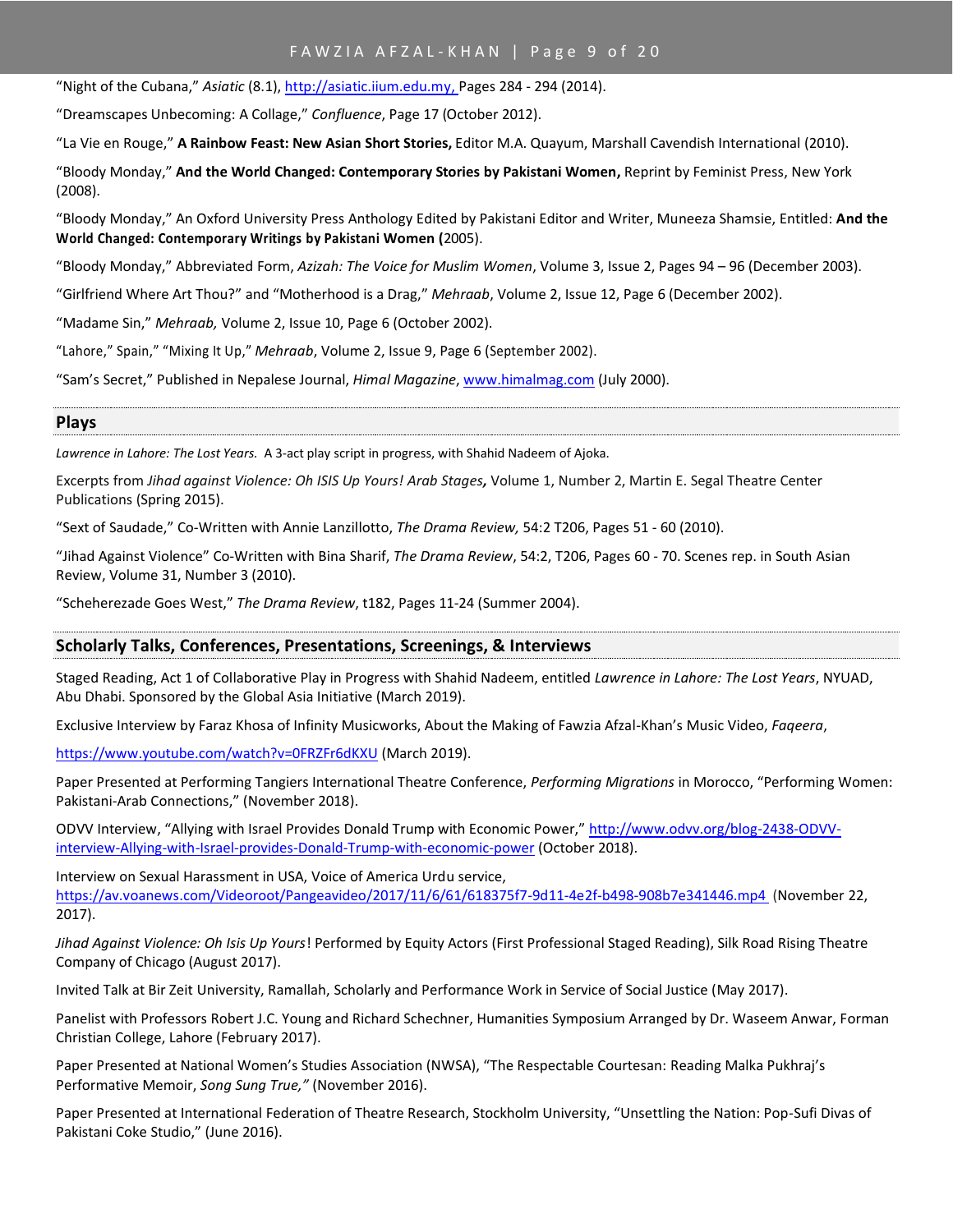Invited by Prof Richard Schechner as Speaker at NYU, Abu Dhabi; Talk about a Pakistani Women Singers Book Project and Screened Film Sample of *Siren Song* (April 2016).

Public Lecture, "Malala Yousafzai and Mukhtaran Mai, plus Memoir Reading" at Worcester State University, Massachusetts, Sponsored by the Global Studies Program, Honorarium (April 2015).

Co-Organizer and Panelist, Roundtable on "The Dramaturgy of Political Violence: Ayad Akhtar, Aasif Mandvi and Muslims on U.S. Stages," Princeton University, Featured Speakers: Pulitzer Prize Winner Ayad Akhtar, The Daily Show's Aasif Mandvi, Assistant Professor Neilesh Bose of St. John's University, and Jamil Khoury, Founder/Director of Arab American Theatre Company Silk Road Rising, Hosted by Professor Jill Dolan of Princeton University (April 2015).

Keynote Speaker, Humanities Symposia Series of Department of Philosophy at Forman Christian College, Lahore, Pakistan, In Collaboration with Department of English and British Council, Philosophizing the Humanities: The Ethical Responsibilities of Intellectuals, "The Politics of Pity and the Individual Heroine Syndrome: the Case of Mukhtaran Mai and Malala Yousafzai," Honorarium (March 2015).

Invited as Expert on Pakistani Women and Culture to Serve as Speaker for a One-Week International Seminar on Pakistan, Star Island, Massachusetts (March 2015).

Excerpts from *Jihad Against Violence,* Performance, with Students, Tangiers 10th Annual International Theatre and Performance conference in Morocco, Translated into Arabic by Dr. Nesrin Alrefaai, Choreography by Katherine Mezur (June 2014).

14-Minute Documentary Film Preview, *From the Melody Queen to the Muslim Madonna: a History of Pakistan through Its Female Singers* Screened at National Writers Union New York City, Montclair State University, Annual Conference of International Federation of Theatre Research in Barcelona, The Third South Asian Film Festival in San Francisco, and Faiz Ghar in Lahore, Pakistan (2013).

Presented Paper, "Re-Orienting Orientalism: ShafiK Gabr's East-West Dialogue and Ayad Akhtar's *Disgraced*," Annual Conference of the International Federation of Theatre Research, Barcelona. Participated in the Feminist Research Group Meetings and Screened 14-minute Preview of Documentary Film-In-Progress, *From the Melody Queen to the Muslim Madonna* (July 2013).

Speaker, "Lahore with Love: A Day with Fawzia Afzal- Khan," Furman University, South Carolina (November 2012).

Panel Speaker "Giving Voice to Muslim Women," Co-Sponsored by Southern Methodist University, Dallas, Texas and Embrey Human Rights Program (November 2012).

Panelist, "Mediating Secular and Sacred Spaces in the Oeuvre of Pakistani Female Singers," Feminist Working Group Session of International Federation of Theatre Research, University Catholica, Santiago de Chile (July 2012).

Co-Discussant and Organizer with Neilesh Bose, 2-day Symposium at University of Pittsburgh, "Re-Orienting Asia: Southern Asian Performance Across Frontiers," (May 2011).

Speaker, International Theatre Conference, Cairo, Egypt, "Theatre Incognitum: How Theatre Knowledge Exchange May Help (or Hinder) a Fast-Globalizing World," (April 2010).

International Symposium held under the auspices of H.E. Farouk Hosni, Minister of Culture, Egypt, "Freedom of Artistic Expression: New Turns in a Perennial Narrative in the Case of Pakistan. "(April 2010).

Presented Paper, "Singing Past Silence," Conference of La Fédération Internationale pour la Recherche Théâtre / The International Federation for Theatre Research, Silent Voices / Forbidden Lives: Censorship and Performance. Lisbon, Portugal. (July 2009).

Organizer and Presenter, Multimedia Event "We are Gaza" Peace Week, Brecht Forum, New York, Featuring Nawal el Saadawi, Zillah Eisenstein and others (May 2009).

Organizer and Presenter, Multimedia Event "We are Gaza" Peace Week, Montclair State University, New Jersey (April 2009).

Presenter, Panel Discussion "Mumbai, Terror, and Islamism," New York Public Library, Organized by the Heyman Center for the Humanities at Columbia University and the Asia Society,<http://www.nypl.org/audiovideo/mumbai-terror-and-islam> (April 2009).

Invited Performance, *Jihad Against Violence,* co-authored with Bina Sharif, Conference on Women, Creativity and Dissidence at Spelman College, Georgia (March 2009).

Presenter, Panel Presentation on "Afghan Women: A History of Struggle," Documentary by Kathleen Forster, New York University, New York (March 2009).

Speaker, "Comparative Perspectives: Media Coverage of Islam and Muslims," American Muslim Taskforce on Civil Rights & Elections.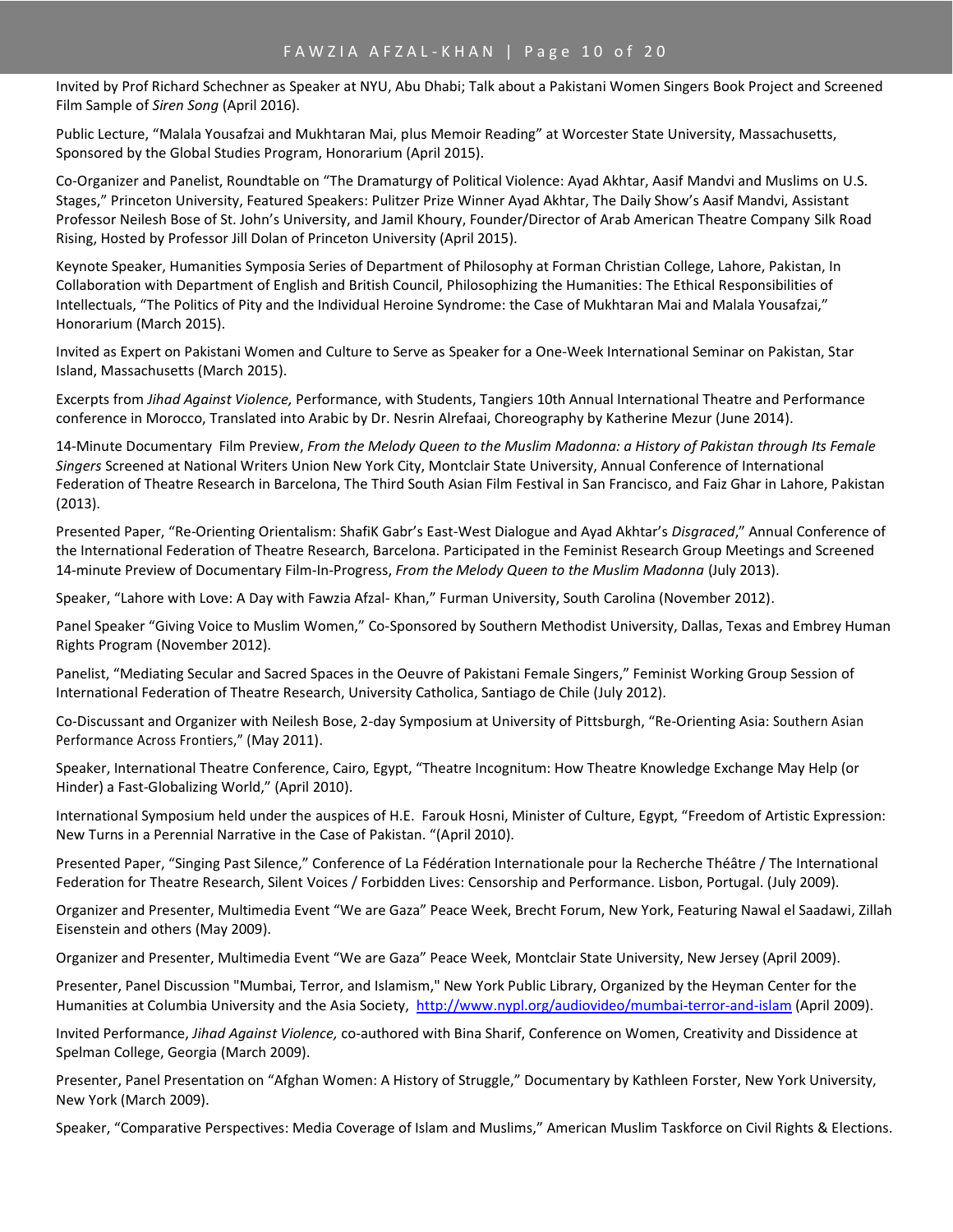Ethnic and Alternative Media Conference (February 2009).

Moderator, "Presenting a Peace Plan to Obama Administration, U.S. Congress," Pakistani American National Alliance National Press Club, Washington, D.C. (January 2009).

Book Reading of my story in **And The World Changed: Contemporary Stories by Pakistani Women**, Feminist Press, CUNY Graduate Center, New York (December 2008).

Reading at Book Launch of **And the World Changed: Contemporary Stories by Pakistani Women**, Bluestocking Café, New York (December 2008).

Panelist, Appearance as a Talking Head *in Afghan Women: A History of Struggle*, Documentary Film by Kathleen Forster, Columbia University School of Social Research, New York (December 2008).

Panelist "Empowering Women" Non-Resident Pakistani Summit Organized by Organization of Pakistani Entrepreneurs of North America, New York (August 2008).

Speaker, "Revisiting the Islam/Modernity Debate," International Islamic University, Islamabad, Pakistan (June 2008).

Speaker, "Artivism and Democracy in Pakistan," Symposium on "Strengthening Democracy in South Asia" Sponsored by Citizens Commission for Human Development, Islamabad, Pakistan (May 2008).

Speaker, "Culture and Politics in Pakistan," College of St. Benedict's, Minnesota (April 2008).

Poetry Reading, Sponsored by the Global Awareness Lecture Series and College of Saint Benedict Literary Arts Institute (April 2008).

Speaker, "Pakistan Today: Islamism, Activism, Performance," Carnegie Mellon University, Pennsylvania (March 2008).

Panelist, "Elections and the Aftermath in Pakistan," Pace University, New York (March 2008).

Panelist with Dr. Nawal el Saadawi, "Islam and the West: Competing Fundamentalisms," Brecht Forum, New York City (April 2007).

Speaker, Bergen Community College, New Jersey, "Shattering the Stereotypes: Muslim Women Speak Out!" Book Signing after Lecture. Honorarium, (October 2006).

Invited Lectures, Trinity College, Dublin, Ireland, Lecture/Performance, "Speaking Out as a Muslim/Pakistani/American/Woman in Post 9/11 USA," Samuel Becket Theatre, Department of Drama and "Globalization and Fundamentalism in Pakistani Society via Theatre," International Institute of Integration Studies. Honorarium (May 2006).

Poet and Memoirist, The Women's Studies Program, University of Colorado, Boulder, Honorarium (April 2006).

Poet and Memoirist, Women's History Month, Rutgers University, New Jersey, Honorarium (March 2006).

Plenary Speaker, Symposium on Partition of India and Pakistan. Emory University, Atlanta, Georgia, Honorarium (April 2005).

Plenary Speaker, One Day Conference on The Partition of India and Pakistan, Emory University, Atlanta, Georgia, Honorarium (April 2005).

Guest Speaker of the Month, Montclair/Essex Chapter of the United Nations Association of the USA, "Human Rights, Women's Rights and the Alternative Theatre Movement in Pakistan," (March 2003).

Guest Speaker/Respondent, Ohio State University's Afterwords Program, Sponsored by the Department of Theatre, "Afghan Woman," Created and Performed by Bina Sharif, Honorarium (January 2003).

Invited Participant, Roundtable Conference on Responding to Violence wit Nobel Peace Laureate Jody William, Barnard College of Columbia University, Honorarium (October 2003).

Delivered Paper, "Muslim Women's Performances in New York Post 9/11," Annual Convention of International Federation of Theatre Research, University of Amsterdam (July 2002).

Plenary Panelist, Sixth Annual Performance Studies International (PSI) Conference, NYU (April 2002).

Speaker, University of Madison, Wisconsin, South Asia Distinguished Speakers Series, "Where are the Muslim Feminist Voices," Honorarium (April 2002).

Speaker, Nassau Community College, New York, Distinguished Speaker Series on Islam, "Here are the Muslim Feminist Voices!" Honorarium (April 2002).

Speaker, Philadelphia Community College, Pennsylvania, "Teaching an Undergraduate Course on Muslim Women Writers,"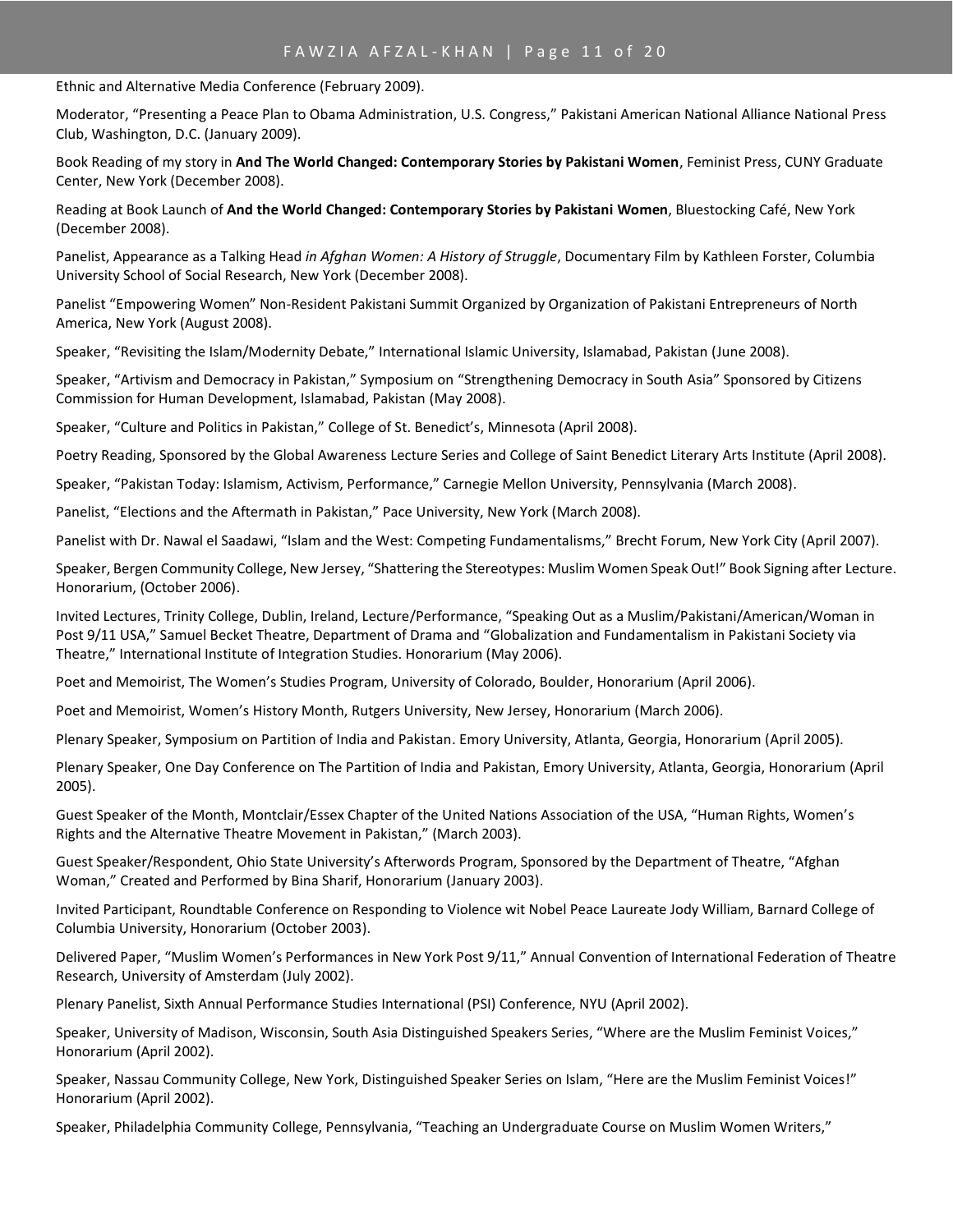# FAWZIA AFZAL-KHAN | Page 12 of 20

Honorarium (March 2002).

Speaker, "Islam: The Religion Behind the Politics, and the Politics Behind the Religion, Brecht Forum, New York City (February 2002).

Presenter, Sixth Annual International Conference of the Arab's Women Solidarity Association, Cairo, Egypt (January 2002).

Presenter, International Federation of Theatre Research Conference, University of New South Wales, Sydney, Australia, "Exposed by Pakistani Street Theatre: The Unholy Alliance of Postmodern Capitalism, Patriarchy and Fundamentalism.," (July 2001).

Panelist, International Sociological Association Conference, New York University, "Social Movements and New Social Communities: North/South Globalizations," (April 2001).

Plenary Speaker at Fourth Annual Red River Conference on World Literature, North Dakota State University, Fargo, North Dakota, "Postcolonial Desires," Published as Online Proceedings of Conference (April 2000).

Guest Lecturer, 10-day Cultural Studies Module for Master of Arts Level Diploma Course, International Women's Studies Institute of Lahore, Pakistan, Public Lecture "Performing Medeamaterial in New York," (February 2000).

Plenary Speaker, Symposium on Theatre held in Lahore, Pakistan. "Role of Theatre in Liberation and Peace," (March 1999).

Presenter, MLA Convention in San Francisco. "When Theory Meets Practice in Cross-Race Coalition Work Between Women: Performing Race in Medeamaterial," (December 1998).

Presenter at FIRT/IFTR XIII World Congress, Theatre and Theatre Research: Exploring the Limits, University of Kent, Canterbury, United Kingdom, "Community Theatre in Pakistan," (July 1998).

Chair and Poet of Session, South Asian Diasporic Writers, Annual Convention of the MLA, Toronto, Canada, (Dec 1998).

Presenter, 26th Annual Conference on South Asia at University of Wisconsin, Madison, Wisconsin, "Theme of Partition and Three Generations of Pakistani Women Writing in English," (October 1997).

Presenter, 50th Annual Colston Symposium of The University of Bristol, United Kingdom, "Methodological Issues in the Study of Pakistani Street Theatre." Honorarium (March 1997).

Presenter and Participant, Planning Session of The Women's Studies Institute, Lahore, Pakistan (March 1997).

Lectures, Kinnaird College for Women, Lahore, Joseph Conrad's *Heart of Darkness* and Ernest Hemingway's *The Sun Also Rises* (March 1997).

Speaker, English Department, Punjab University, Lahore, Pakistan, "Applying Postcolonial Criticism to Conrad's Heart of Darkness" (February 1997).

Speaker, Montclair State University's Women's Studies Program, Lecture and Slide/Video Presentation, Pakistani Women's Movement and its impact on Parallel Theatre (September 1996).

Panel Presenter, Women and Religion, National Women's Studies Association Annual Convention, Saratoga Springs, New York, "Challenges and Rewards in Developing a New Course on Muslim Women at Montclair State University," (June 1996).

Speaker, Asia Society of Houston, Talk on Pakistani Street Theatre and Concert in Pakistani Classical Vocal Music (March 1996).

Speaker, "Pakistani Street Theatre and the Woman Question," School of Oriental and African Studies, London University, England (September 1995).

Panel Presenter, African Women Writers at NEMLA conference, Boston, Massachusetts (April 1995).

Panel Respondent, "Glossing Non-Western Literatures," New Jersey College English Association Conference, Kean College (March 1995).

Panel Chair and Organizer, "Women and Gender in Islamic Discourse," Annual Modern Language Convention, San Diego, California (December 1994).

Panel Respondent, Literature of Indo-Pak Partition at MLA, San Diego, California (December 1994).

Presenter, Transformations of Women and Gender Conference, Rutgers University, New Jersey, "A Comparative Typology of Assata Shakur's Autobiography with Leila Khaled's," (May 1994).

Presenter, Modern Language Association Session of The South Asian Literary Association, "Pedagogical Concerns in Teaching South Asian Literature in First World Classrooms," (December 1992).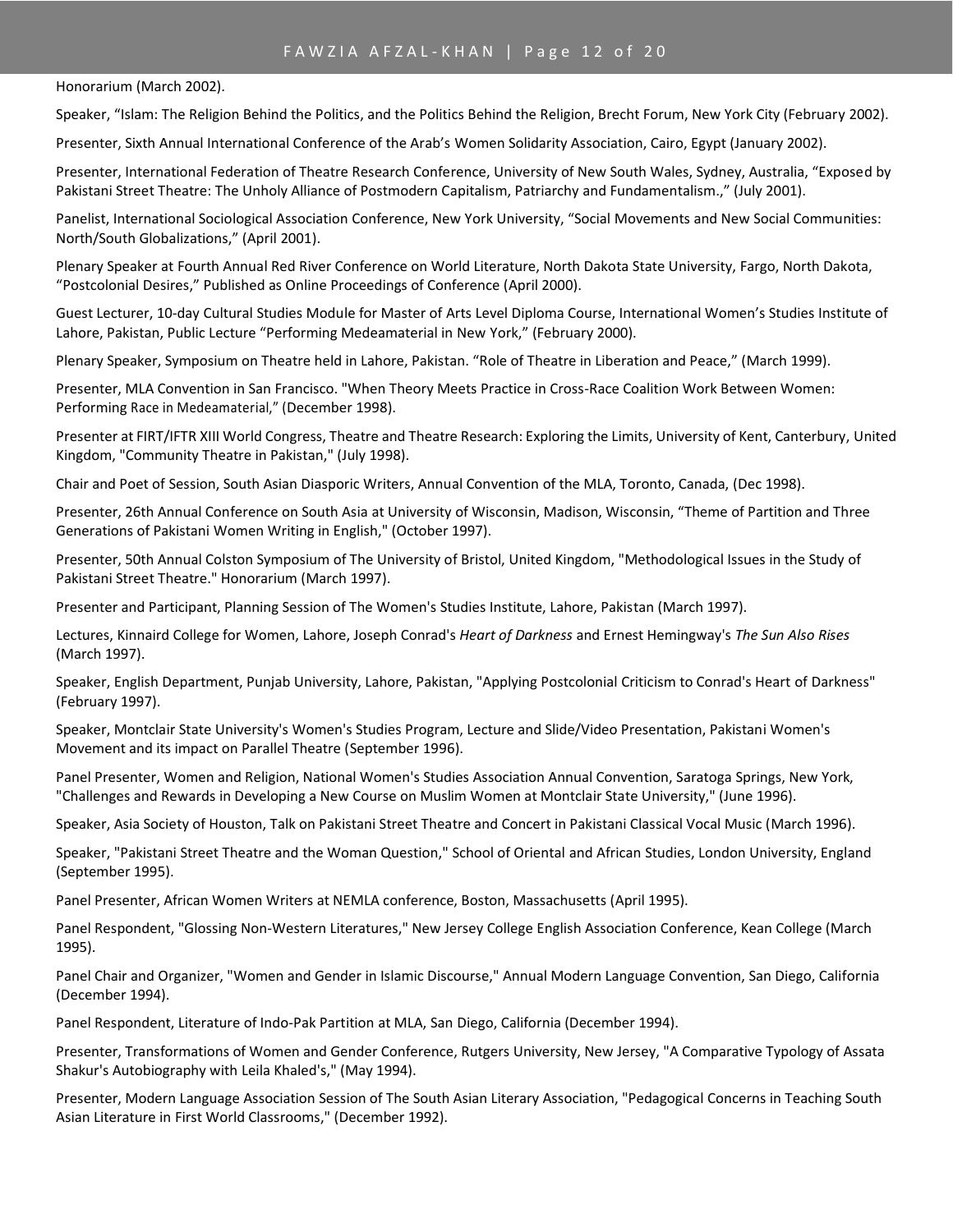Speaker, Holy Cross College, Massachusetts, Conference on African and African American Literature, "Issues of National Vs. Sexual Liberation in the Works of Some Women of Color," (Nov 1992).

Presenter, Association for the Study of Commonwealth Languages and Literatures, International Conference at the University of the West Indies, Kingston, Jamaica, "The Voyage Toward Decolonizing Theory." (August 1992).

Presenter, Northeast Modern Language Association Session on Voices of Third World Women, "Issues of National/Sexual/Class Liberation," Leila Khaled's My People Shall Live (April 1992).

Speaker, Coppin State College, Maryland, Honorarium, "Postcolonial Trends in Literary and Cultural Studies." (March 1992).

Chaired Session, "Decolonizing Theory," NEMLA Annual Conference, Hartford, Connecticut (April 1991).

Invited Speaker, Conference on Postcolonial Discourse, Wesleyan University, Connecticut, Honorarium (March 1991).

Presenter, MLA Conference, Chicago, Illinois, "Decolonizing Theory: Toward Phase two." "Gadamer's Historicism and Colonial Discourse: The Case of Dinesen and Jhabvala." (December 1990).

Presenter, Conference on The Use of Theory in the Undergraduate Classroom, Indiana University of Pennsylvania, "Coetzee's Foe as a Model for Challenging Classroom Texts" (Sept 1990).

Presenter, NEMLA, Session on Modern African Literature, "Resistance of African Women to Assimilation within Patriarchal/Colonialist Culture." (April 1990).

Presenter, NEMLA Conference, "Jhabvala's Three Continents and the Hermeneutics of Historicism." (April 1989).

Co-Presenter with Professor Julia To-Dutka, International Conference on English in South Asia, Islamabad, Pakistan. "The Study of World Literature in English: Content and Pedagogy." (January 1989).

Presenter, MLA Conference, New Orleans, "The Dilemma of the Contemporary Indo-Pakistani Woman Novelist: Postcolonial or Sexual Politics?" (December 1988).

Presenter, South Asian Studies Conference, SUNY, Brockport, New York, "Post-Colonial Trauma and Women Novelists: Ideological Responses of Bapsi Sidhwa and Kamala Markandaya." (October 1987).

Presenter, Conference on Avante-Garde Art and Literature at Hofstra University, New York, "Post-Modernist Strategies of Liberation in the Oeuvre of Salman Rushdie." (November 1985).

Presenter, Conference on Sarah Orne Jewett, Westbrook College, Maine, "Values and Vissicitudes of Ideology: The Feminist Genre of Jewett's Country of the Pointed Firs." (June 1985).

Presenter, Conference on "the Politics of Literary Adulation," West Chester University, Pennyslvania, "Myth De-bunked: Genre and Ideology in Salman Rushdie's Midnight's Children and Shame." (April 1985).

### **Select Performances**

Invited Performer, "Scherezade Goes West" at International Theatre Conference on "Performance in/and the Public Sphere," Tangiers, Morocco (June 2013).

"Scheherezade Goes West," Princeton University, Part of the Fertile Crescent Project, Directed by Ferris Olin and Judy Brodsky of Rutgers University (October 17<sup>th</sup>, 2012).

"Schehrezade Goes West: Speaking Out as a Muslim/Pakistani/American/Woman," Garrison Theatre, Scripps College for the Series, "Performing the Body Politic: Transgressions, Interventions and Expressive Culture," (October 2011).

Performed "Jihad Against Violence," Opening of the Re- Orienting Asia Conference (May 2011).

Sufi Music Performance, Kasbah Palais-Musee, Tangiers, Morocco, International Conference on New Perspectives on Site Specificity in Arabo-Islamic Contexts (May 2010).

Performance of Unending Past Unending Presence, Original Play Co-authored with Bina Sharif, Brecht Forum, New York (December 2008).

Singer, *History of Unforgetting* by Parul Shah Dance Company, Indo American Arts Council, Dance New Amsterdam, New York (October 2008).

Musical Performance "One of Its Kind Ghazal Performance," Pakistan American Cultural Society, New Jersey (October 2008).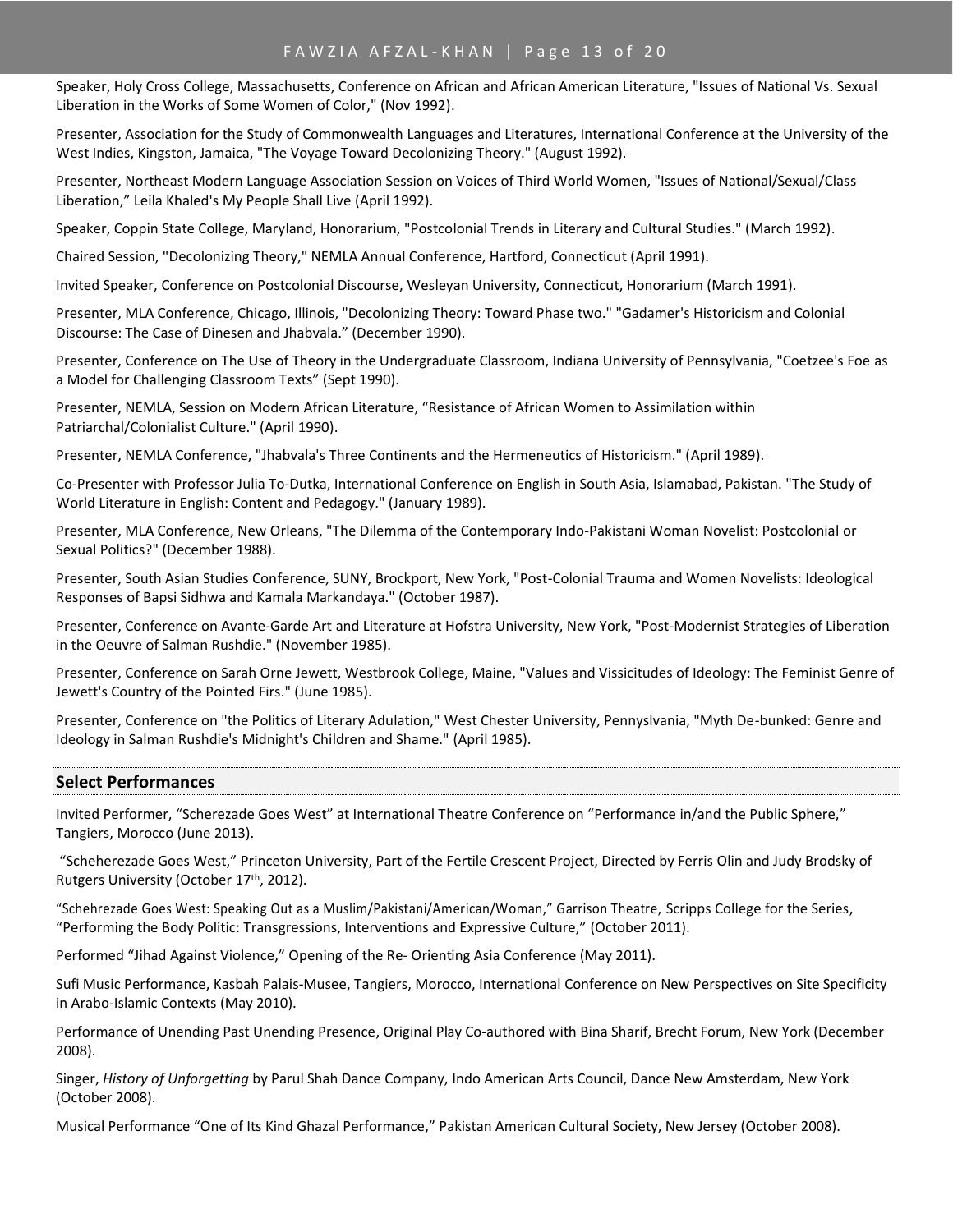# FAWZIA AFZAL-KHAN | Page 14 of 20

Performance of Sext of Saudade, Co-authored play with Annie Lanzilloto, Dixon Place New York (September 2008).

Invited Lecture/Performance, The Smithsonian Institute, Washington D.C., "Scheherezade Goes West," Honorarium (March 2007).

Invited Lecture/Performance, The Brecht Forum, New York City, "Scheherezade Goes West," (March 2007).

Invited by Professors Robert Young and Rajeshwari Sunder Rajan at NYU, Performative Talk on "Scheherezade Goes West," Postcolonial Seminar Series. Honorarium (November 2006).

Speaker/Performer, New Marxist Conference, UMass, Amherst. "Bold and Beautiful: Class and Religion in Muslim Women's Lives," Honorarium (October 2006).

Actor, Composer and Singer Multimedia Production Maryam Habiban's Play **The Life and Times of Forugh Farrukhzad**, CUNY Graduate Center (March 2003).

Performer, Multicultural Production of Heiner Muller's Medeamaterial, Second Annual International Fringe Festival, New York City (1998).

# Awards & Honors

Award, Outstanding Service by International Education's Scholar Rescue Und (IIE-SRF) (2013).

Elected Member-at-Large, Delegate Assembly of the Governing Council of National Women's Studies Association, Founder South Asian Feminist Caucus of National Women's Studies Association (2010).

University Distinguished Scholar Award, Montclair State University (2009 - 2010).

American Muslim Alliance, Excellence in Public Life Award, Recognized for Doing a Superb Job as an Author, Artist and Performer in Connecting the Past with the Present, and for Using Art to Reinvigorate Multifold Linkages between Truth and Beauty (2008).

Appointed, Board of Contributing Editors, *The Drama Review* (2007).

Winner, Finalist Status, Poem "For My Daughter's Muslim Past," Greenburgh Annual poetry Content, New York, Organizer Sarah Bracey White (2006).

Honoree, Old Girls Association of Kinnaird College for Women in North America, High-Achieving Alumna; Ceremony and Speech at Princeton, New Jersey (2006).

Honored Guest, One-Day Conference, Fletcher School of Law and Diplomacy, Dedicated to Celebrating Pakistani Women's Lives. Other Honored Guests: Nobel Peace Prize nominees Asma Jehangir and Hina Jilani (2006).

Invited, Higher Education Commission of Pakistan to Design and Implement a Program for Master of Philosophy Students in Postcolonial Studies at the Government College University, Lahore, Pakistan (2005).

Winner, Writer's Residency Award, Chateau de Lavigny, Switzerland, Project: *Sahelian: Growing Up with Girlfriends, Pakistani-Style* (2005).

Recipient with Professor David Dodd of the Department of Sociology, MSU, Career Development Award to Develop a Team-Taught, Interdisciplinary, Introductory Undergraduate Course on Cultural Studies (2002).

Recipient, Global Studies Award, MSU, Present Paper at the Sixth Annual AWSA conference in Cairo, Egypt. Award Utilized in January 2002 (2000).

Recipient, Global Education Award, MSU, Travel to Pakistan to Initiate Research on the Parallel Theatre Movement and Women's Rights (Spring 1995).

Co-Recipient, Global Education Award, MSU, Design a Team-Taught Course on British Cultural Studies, Undergraduate English Majors (Summer 1995).

Recipient, Global Education Award, MSU, Design a New Undergraduate Course, English Majors on Muslim Women Writers (Summer 1994).

Career Development Award, MSU, Recipient of a \$2000 Award to Attend a Six-Week Course in Cultural Studies at Dartmouth's School of Criticism and Theory with a matching grant from Dartmouth College (Summer 1992).

Leader, Multicultural Initiative, MSU. Appointed by Vice President for Academic Affairs to Gather Diverse Group of Faculty Across Disciplines to Discuss and Initiate Curricular Reform Along Multicultural Lines (1990 - 1992).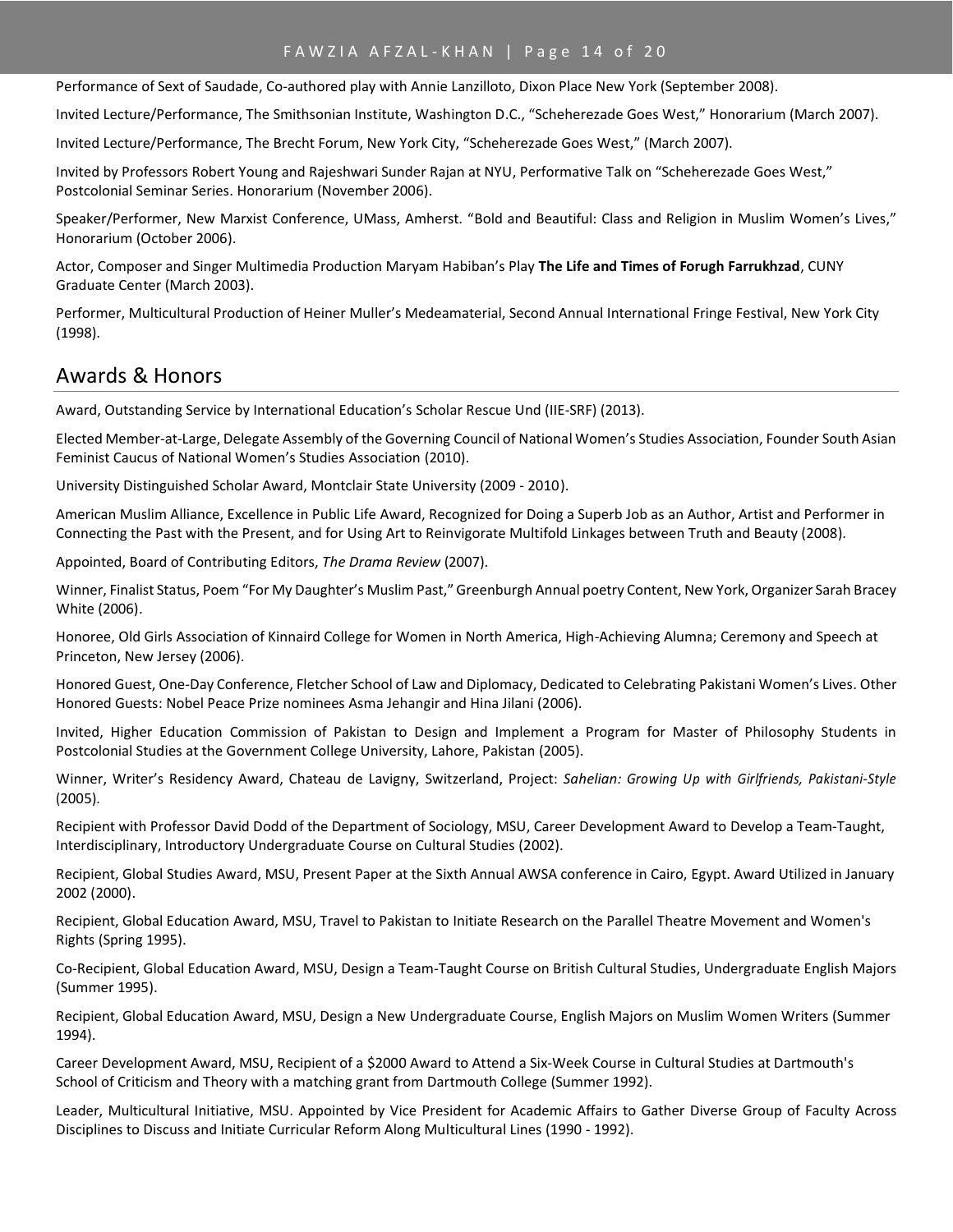SBR Recipient, Research Released Time from MSC's committee on Separately Budgeted Research, to Work on Two Projects: An Edited Collection of Essays Entitled, *Pre-Occupations of Post-Colonial Studies, and Towards a Cross Cultural Theory of Discourse by Twentieth Century Women of Color* (1991 - 1993).

American Council of Learned Societies Travel Award, Presented Two Papers at International Conference on English in South Asia, Islamabad, Pakistan (January 1989).

# Fellowships

Fulbright Visiting Specialist Fellowship (2015-2020)

Fulbright-Hays Research/Teaching Fellowship, Pakistan (2015 - 2016)

Recipient, Fulbright-Hays Research/Lecture Fellowship to Pakistan (2000); Unavailed.

Fellow, NEH Summer Seminar for College Teachers, Culture and Democracy: Emergent American Literatures. Director: John Brenkman, CUNY (Baruch College) (Summer 1995)

Fellow, Dubois Institute, Harvard University, Cambridge, Research Project: Gender, Nationalism and the Politics of Identity: Towards a Cross-Cultural Poetics of Women's Writing (Summer 1994)

Fellow, MSC's Institute for Critical Thinking, Organized One-Day Conference on Contemporary Critical Theory, Invited Guest Speaker R. Radhakrishnan (1990 – 1991)

# Grants

Grant Recipient and Co-Project Director of a \$75,000 NEH Grant for "Building Bridges Through Film" Initiative. Made short Documentary on Pakistani Female Singers, "From the Melody Queen to the Muslim Madonna: A History of Pakistan Through the Oeuvre of Its Female Singers 1947 - Present." Later Renamed, "Siren Song." (2011 – 2012).

New Jersey Council for the Humanities Major Grant, to Organize a Two Day Symposium held during Women's History Month 2011, including, Outreach Activities to Newark Public Library and Edna Mahan Women's Correctional Facility for Women, New Jersey, "Engendering Justice: Cross-Cultural Women's Prison Narratives." Co-Principal Investigator with Professor Norma Connolly, Chair of Department of Justice Studies, MSU. Grant Amount: \$20,000. Plenaries Include: Nawal el Saadawi, Barbara Harlow and Megan Sweeney. (2010).

Project Leader, NEH-Funded Faculty Study Group on Cultural Studies, Grant Amount: \$24,000 (Spring, 2001)

Recipient, Career Development Grant of \$1,000, to Enable Travel to Canterbury, England, Present a Paper at the XII World Congress on Theatre and Theatre Research (1998)

Recipient, Two Research Grants, Totaling \$20,000 to Pursue On-Site Research on Pakistani Street Theatre Project, Grants from The American Institute of Pakistan Studies (AIPS) and Rotary International (January - June 1997)

# Professional & Artistic Activities

Co-Organizer with Professor Gayatri Gopinath, of an all-day symposium followed by public panel discussion at NYU on the topic, "#Metoo is Transnational Contexts," with leading scholars and activists working transnationally between the USA and Pakistan, Morocco, Hong Kong, India and Egypt (Oct 1, 2019).

Co-Organizer with Professor Gayatri Gopinath of Artist Talk by Shahzia Sikander, Sponsored by the NYUAD Institute of the Humanities, G*ender and Globalization in Contemporary Visual Art* (April 2019).

Invited to Create and Chair a Panel Discussion Featuring Notable Writers and Scholars on C*ontextualizing Feminism in the South Asian Region*, hosted by the First *Adab* Literary Festival, Karachi (February 2019).

New Music Video "Faqeera," Released by Infinity Music, Pakistan. Also Featuring award-winning Kathak Dancer Nighat Chowdhry and Transgender Activist Neeli Rana of Lahore,<https://www.youtube.com/watch?v=q7E4g5-N4sA> (January 2019).

Organizer, Two Day Event, NYUAD, "Transnational Feminisms: Building Solidarities Across Regions and Disciplinary Perspectives." Invited Guests Included Feminist Scholars and Activists Uma Chakraborty and Bishnupriya Dutt (India), Nighat Said Khan (Pakistan), Tina Rosenberg (Sweden), and Ella Shohat (NYU) (December 2018).

Selected as one of 12 Participants from a Pool of 40 Applicants, Nyuad's Annual Battle of the Bands, Performed Two Sufi Songs from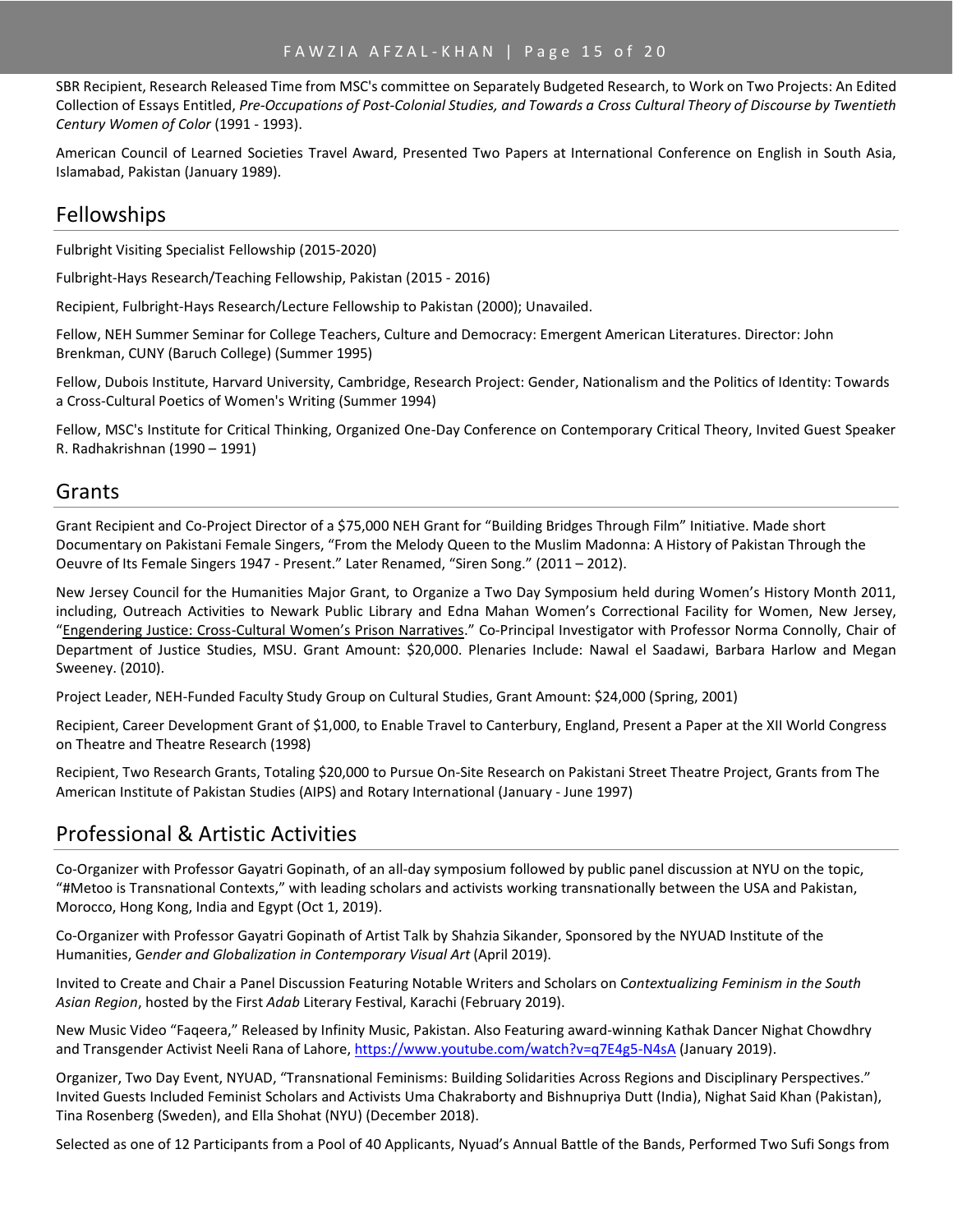Pakistan in fusion with Electric Guitarist Davide Deodato (October 2018).

Invited to Berlin to Appear in Visual Artist Ibrahim Quraishi's Documentary Film, Holy Mama about Muslim Women in Europe, Screened with Talkback at the Rode Hoed in Amsterdam, <https://www.youtube.com/watch?v=TVfAVckcsgQ&t=2s> (September 2018).

Organizer, Series of Talks, "Resistance Through the Arts: Shattering Muslim Stereotypes," NYUAD. Speakers Included: Lina Matta, Dubai-Based Curator of Annual Film Festival of Contemporary Arab Cinema, New York, Professor Taimur Rahman, Lahore University of Management Sciences and Sheema Kermani, Classical Dancer of Pakistan (Spring 2017).

Editorial Review Board of Journal of English Linguistics and Literature, An Open Access International Journal, [http://escijournals.net/JELL,](http://escijournals.net/JELL) Edited by Zubair Naeem, Country of Publication, Pakistan (2016).

Interviewed by Yasmin Jamil on Voice of America Urdu Service Regarding Pakistani Women Singers [https://www.facebook.com/photo.php?fbid=993926754057056&set=basw.AboPSPvDtqR\\_gM7Vf3](https://www.facebook.com/photo.php?fbid=993926754057056&set=basw.AboPSPvDtqR_gM7Vf3) (July 2016).

Organized and Led Curriculum Retreat for the New Gender, Sexuality and Women's Studies Program, MSU in partnership with Research Academy for University Learning (May 2015).

Keynote Speaker, Read-a-Thon in Montclair with the Book "A Thousand Splendid Suns" by Khaled Hosseini, Watchung Bookstore, Sponsored by the Girls Learn International Chapter at Montclair High School (April 2015).

Faculty Speaker and Singer, Sister-to-Sister Organization on Campus (March 2015).

Faculty Advisor, MSU Chapter of Students for Justice in Palestine; Moderated a Peace Week Panel on Palestine/Israel; and Faculty Mentor, MSU Chapter of Sorority Mu Upsilon (2014 – 2015).

Initiated and Supervised Curricular Revision, Women and Gender Studies Program (2014 – 2015).

Advisory Board, *Arab Stages* (2014).

Participant, Voice of America Urdu Service, April 4th Podcast on Issue of Child Marriage Laws Being Proposed in Pakistan's National

Assembly by Islamist Parties, http://www.urduvoa.com/media/video/1886655.html (2014).

Discussion Leader, "Movie and a Scholar" Series, Montclair State University, Sponsored by MSU Network for Educational Renewal and the Center of Pedagogy. Film Screened and Discussed: Zero Dark Thirty, Director Kathryn Bigelow (2013).

Elected to Governing Council of National Women's Studies Association, USA (2013).

Performed "Scheherezade Goes West," Princeton University's James Stewart Theatre, Fertile Crescent Project. Talk- Back with Professor Jill Dolan, Director of Women and Gender Studies, Princeton University (2013).

Invited to Serve on Advisory Board, Fertile Crescent Project, Rutgers and Princeton Universities (Fall 2012).

Founder/Chair, South Asian Women's Caucus of the National Women's Studies Association (2011).

Appointed Board Member, Institute for Women and Art, Rutgers University (2011).

Invited to Establish a Panel of Writers Represented in a Volume of South Asian Review; Co-Edited, Pakistani Creative Writing for Reading Events at the Pakistan Embassy, Washington D.C. and at Pakistani High Commission, London, United Kingdom with 50 – 100 attendees at Each Event; and Press, Presided Over by Ambassador of Pakistan and High Commissioner (October and December 2011).

MLA Radio Talk Show, "What's the Word", Topic Writers and Assassins: Lectured on Nawal el Saadawi's Novel: The Fall of the Imam (2008).

Cover Design, Afzal Khan's Video "Smokescreen", Teaching the City Special Issus, *Transformations* Volume XIX, Number 1 (2008).

Editorial Board, *Pakistaniaat: Journal of Pakistan Studies*, Kent State University, Ohio

Editorial Board, *Naked Punch Asia,* Forman Christian College, Lahore, Pakistan

Guest Review Member, *Ecumenica: Journal of Theater and Performance*, Baylor University, Texas

Steering Committee Member, Women's Islamic initiative in Spirituality and Equity, a subcommittee of American Society for Muslim Advancement

Special Guest, ARY's TV Show, "Whatever", Moderated by Jalees Hazir, Lahore, Pakistan (2007)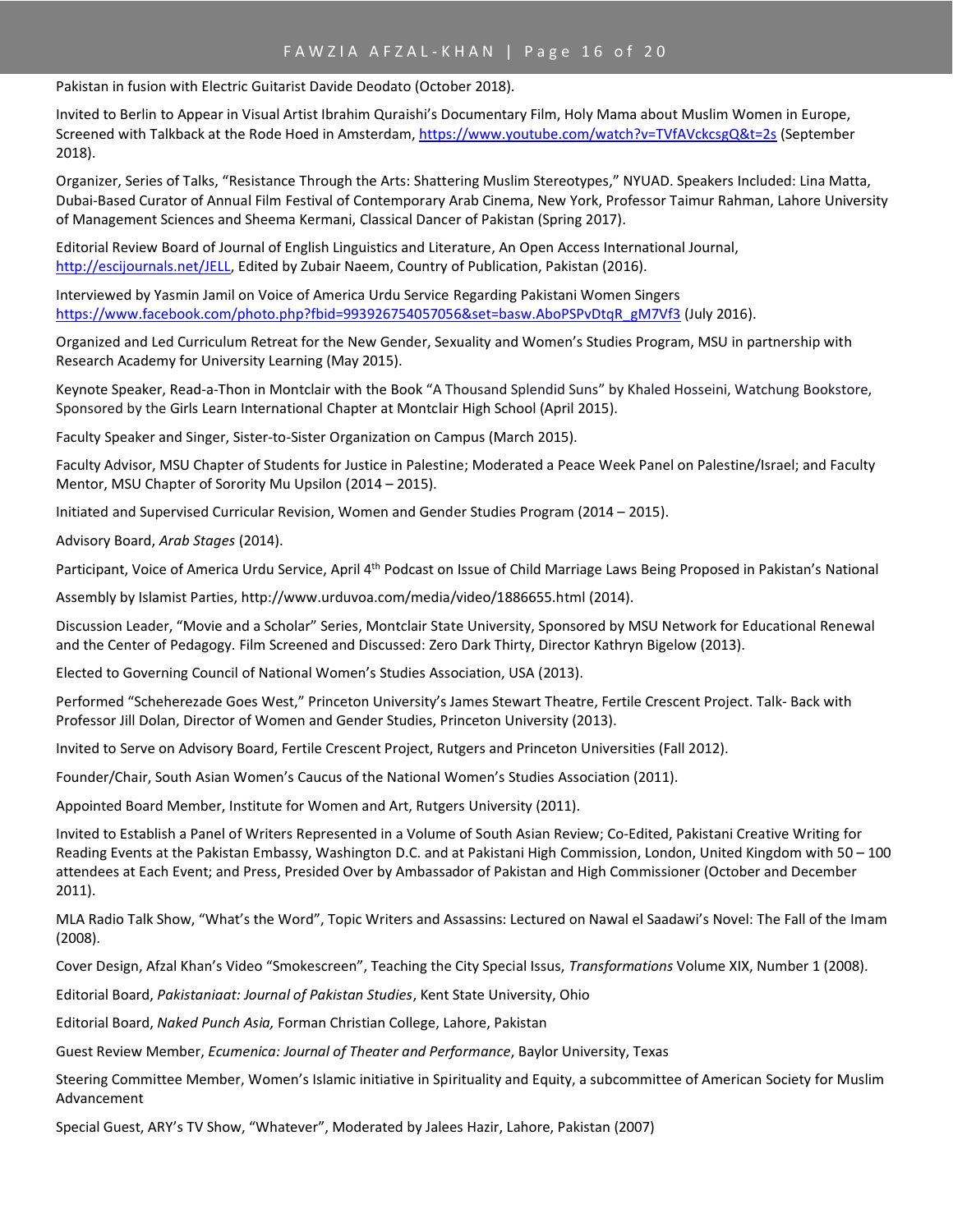#### Contributing Editor, *The Drama Review* (2007)

Editorial Board, *South Asian Review,* Peer-Reviewed Journal of the South Asian Literary Association of the Modern Language Association (2000 – 2010)

Advisory Council, American Muslim Alliance

Invited Participant, Capacity of Poet, Islamic Omen's Initiative for Spiritual Equality, Organized by the ASMA Society of New York City (November 2006).

Moderator of Panel, How to Get Involved in the Political Process in America," Organized under the Auspices of the American Muslim Alliance, 12th Annual National Conference, New York City (November 2006).

Participant and Discussant, Dean of Humanities and Social Sciences of MSU in a City-Wide Reading Initiative, "Montclair Reads." Book Under Discussion: The Kite-Runner, by Khaled Hosseini (November 2006).

Invited Participant, "Breakfast with the Authors," Interfaith Conference on Women in Religion in the 21<sup>st</sup> Century, Interchurch Center of New York City (October 2006).

Singer/Actor, Parul Shah Dance Company's Benefit Performance of "A History of Unforgetting," GURIYA, South Asian Students' Organization Against Female Trafficking and Child Prostitution, Columbia University (October 2006).

Featured Indo-Pakistani Classical Singer, *SOLARIS Festival for a Better Environment* (September 2006).

Singer/Composer, Richard Marriott's Ensemble Lumiere's, Live Score Accompany Screening of Fritz Lang's *The Indian Tomb*, Hosted by The Rubin Museum of New York (April 2006).

Invited Poet and Editor, **Shattering the Stereotypes: Muslim Women Speak Out,** Rutgers University, New Jersey, and University of Colorado at Boulder (March 2006).

Performer/Singer, Compagnie Faim de Siecle's World Premiere *of Five Streams*, Asia Society, Manhattan, New York (January 2006).

Invited Speaker, First-Ever Gender Studies Program at Peshawar University, Pakistan, Feminist Theory and Women's Rights (December 2005).

Singer, 22nd Annual Peer Group International Festival of Theater and Music, Lahore, Pakistan (November 2005).

Performer, Fusion Music with Acclaimed French Traditional Band, Pain d'Epices, Guests of Honor President of Pakistan, General Pervez Musharraf and the Governor of the Punjab, Khaled Maqbool (November 2005).

Theatre Residency, Massmoca Museum, Berkshires. Develop and Rehearse Multimedia Installation Performance on Islam in India, *Five Streams*, in Collaboration with the Asia Society (October 2005).

Invited Participant, First Person Arts Festival, Philadelphia, Pennsylvania; Panel, "The Veil and Women in Islam" (June 2005).

Actor and Speaker, Eve Ensler's Series on Women and the Body, Concurrent with One-Woman Show on Broadway, The Good Body (December 2004).

Singer, Neither East/Nor West Ensemble, Café Vivaldi, New York City (March 2003).

Guest Expert, Wbai's "Democracy Now" with Amy Good Man, Radio Show Topic: Amina Lawal's Case and Women's Rights in Islam (October 2002).

Main Reader, Monthly Ziryab Readings, Cornelia Street Café, New York City (September 2002).

Participant and Performer, "Not in Our Name," Peace Forum, Judson Memorial Church (June 2002).

Invited Guest, Tahir: Voices of Arab America, Radio Talk Show Hosted by Barbara Nimri Aziz, New York Public Radio and WBAI, Issues Facing Women Muslim Intellectuals in the USA Post 9/11 (April 2002).

Poet, Writer and Singer Participant, International Women's Day Celebration Event, Brecht Forum (March 2002).

Original Performance, "A Sufi Madwoman from Pakistan? You Better Believe It!", Asian-American Writers Workshop Evening Dedicated to International Women's Day, "Da Power of Desi Sisters," Salaam Theatre Group, New York.

Invited Speaker, Democracy Now, Hosted by Amy Goodman, Radio Pacifica and WBAI, Women in Islam (November 2001).

Singer and Performer Participant with Compagnie Faim de Siecle, Sarajevo, Bosnis, International Mess Festival of Theatre, Heiner Muller's "*Rivages a L'abandon*" (October 2001).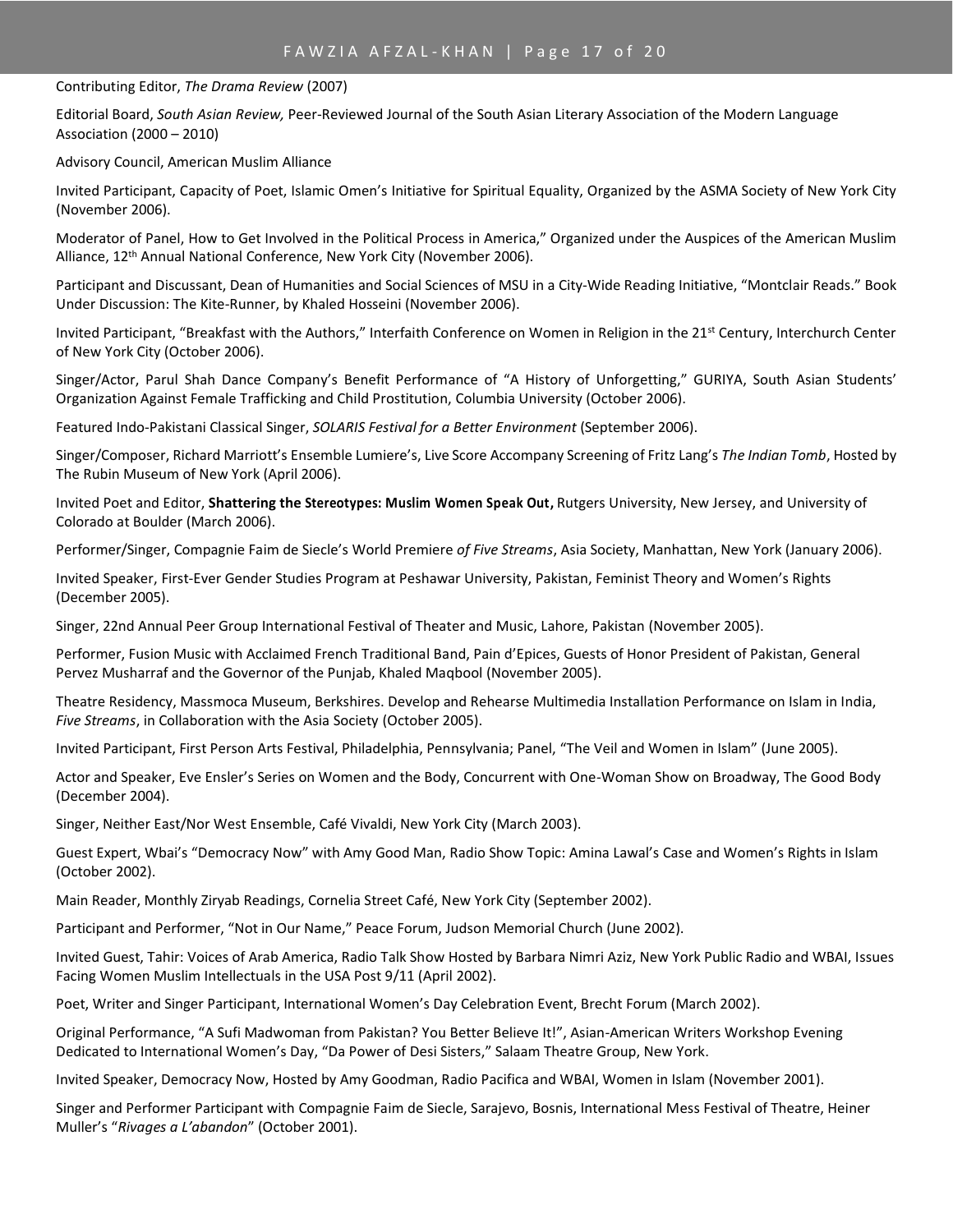# FAWZIA AFZAL-KHAN | Page 18 of 20

Performed with Ajoka Theatre Company, L.A. Arts Biennale, Shahid Nadeem's *Barri* (August 2001).

Founding Member, Comagnie Faim de Siecle, Paris and New York; Acquired \$50,000 Grant, Rockefeller Foundation Based on Recent Work at The Kitchen, New York City and Earlier Work Based on German Playwright Heiner Muller's Trilogy *Landscape of the Argonauts* (1998).

Outside Evaluator, Manuscripts Under Consideration for Publication, Fairleigh Dickinson University Press (1998 – 2000).

Advisory Board Appointee, Radius of Arab-American Writers, National Organization Promoting Literacy and Cultural Work of Arab-Americans and Friends (1998 – 2000).

Guest Speaker and Performer, Asian Heritage Celebrant, Lucent Technologies, Heights, New Jersey, "Diversity and the Need for South Asian Americans to Develop a Progressive Politics," Honorarium (Spring 1998).

Organizer with David Dodd of MSU's Sociology Department and Tim Watson of English Department a One Day Conference on Partition, Exile and Memory, a Commemoration of 50 Years of Pakistani and Indian Independence (April 1998).

Tenure Evaluation Invitee, Dr. Modhumita Roy, Assistant Professor Department of English, Tufts University (Fall 1997).

Poetry Performance, Gallery at 678 Broadway, New York City, The Knitting Factor, New York City, One Station Plaza, Peekskill, and Starbucks, Astor Place New York City (Fall 1997).

Presenter, Indo-Pakistani Classical Music, Community Events (1987 – 1997).

External Referee, *Womanist Theory and Research*, a University of Georgia Journal Publication (Spring 1996).

Parent Member and Subcommittee Coordinator, FOCUS, Ossining Public Schools (1995 – 1997).

Co-Organizer with Dr. Elisa de la Roche of Curriculum and Teaching, One Day Conference on Multicultural Pedagogy, Invited Guarav Desai of Duke University to Delivery Plenary Paper (Spring 1995).

Organizer, Afternoon Mini Conference on Postcolonial Studies, Invited Renowned Scholars and Critics, Funded by Global Education and the Provost's Office (October 1994).

Member, School Planning Team and Multicultural Curriculum Advisory, Brookside Elementary School, Ossining, New York; Recognized for Outstanding Volunteer Service by the Ossining Board of Education (1993 – 1994).

Member, New York Circle for Theory of Literature and Criticism (1993 – 1996).

MSU Appointed Leader, Multicultural Initiative to Discuss and Initiate Curricular Reform Along Multicultural Line (Spring 1992).

Lecturer, "Freedom and Cultural Constraint," Humanities Day at MSU Sponsored by the Institute for the Humanities (Spring 1992).

Editorial Board of Inquiry, a Journal Published by the Institute of Critical Thinking, MSU (September 1991).

MSU Workshop Coordinator, "Issues in Multiculturalism" (August 1991).

MSU Panelist, Multiculturalism at MSU, Sponsored by the Institute of Humanities and Department of Higher Education (August 1991).

Chair and Coordinator, "Multicultural Perspectives within the Humanities" Mini Conference, Institute for the Humanities at MSU (Spring 1990).

Fellow, MSU's Institute for Critical Thinking; Facilitator Fellow's Forum for Faculty, "Ideology and Critical Thinking; Coordinator, Full Day Conference on Critical Theory (1990 – 1991).

Participant, Two Week Seminar on World Cinema, MSU (June 1989).

Lecturer, Third World Literature for High School Students, MSU Annual Humanities Week (April 1989).

Panelist, "Death and Dying," a Multidisciplinary Perspective on AIDS, Global Consortium of New Jersey Colleges and Universities (Spring 1989).

Lecturer, "Introduction to Eastern Literature," Wayne Valley High School, New Jersey, MSU Humanities Inservice Training Project for High School Teachers (Spring 1988).

Facilitator, Three Day Seminar on The Critical Theory Group, Sponsored by the Institute of Critical Thinking at MSU; Presenter, Critical Approaches to Joseph Conrad's Heart of Darkness (June 1988).

Creator and Chair, The Critical Theory Group Comprised of MSU English, Philosophy, and Classics Faculty Members (1988 – 1992).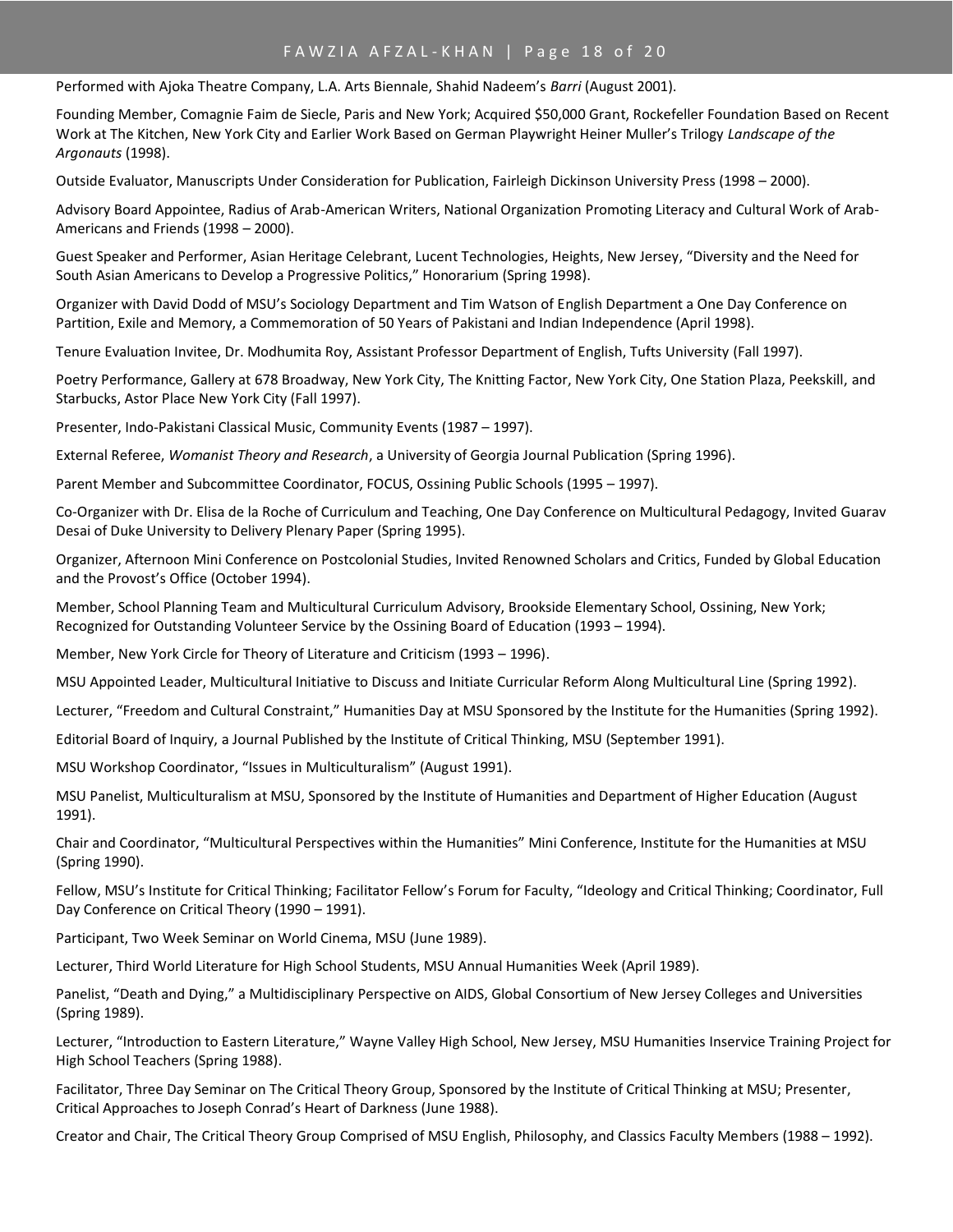# Book Launches

#### **Lahore With Love: Growing Up With Girlfriends Pakistani Style:**

University of Rhode Island (March 2010)

The Second Floor, Karachi, Pakistan Quaid-e-Azam Library, Lahore, Pakistan (March 2010)

Rubin Museum of the Himalayan Arts, NYC Alwan for the Arts, New York City (April 2010)

University of Texas at Austin, Center for Middle Eastern Studies (April 2010)

Kinnaird College Old Girls Association of USA, New Jersey Women's Center (May 2010)

Hudson Valley Writers Center (July 2010)

**A Critical Stage: The Role of Secular Alternative Theatre in Pakistan:** Alhamra Arts Council, Lahore, Pakistan. Respondents Include Human and Women Rights Activities Hina Jilani, Nighat Said Khan, Neelam Shah, Principal of Kinnaird College for Women Mrs. Mira Phailbus and Theatre Activist and Director of the Interactive Resource Center Mohammad Waseem (March 2005).

# Media & Print Interviews

"Fawzia Afzal-Khan: Changing Perceptions," [http://tribune.com.pk/story/328944/fawzia-afzal-khan-changing-](http://tribune.com.pk/story/328944/fawzia-afzal-khan-changing-perceptions/) [perceptions/,](http://tribune.com.pk/story/328944/fawzia-afzal-khan-changing-perceptions/) Express Tribune by Saadia Qamar (January 29, 2012).

"Songs Sung True," Interview in The Friday Times, [http://www.thefridaytimes.com/beta2/tft/article.php?issue=20120224&page=23,](http://www.thefridaytimes.com/beta2/tft/article.php?issue=20120224&page=23) Volume XXIV, Number 2 (February 24 – March 1, 2012).

GTV, Fawzia Afzal Khan: New Trends in Sufi Music – 1[, http://www.youtube.com/watch?v=0I9BClz\\_Ux8.](http://www.youtube.com/watch?v=0I9BClz_Ux8)

GTV, Fawzia Afzal Khan: New Trends in Sufi Music – 2, [http://www.youtube.com/watch?v=CZbbcDOB7Zo&feature=related.](http://www.youtube.com/watch?v=CZbbcDOB7Zo&feature=related)

Interview, Dr. Fawzia Afzal Khan by Pakistani-American Writer Sehba Sarwarin Dawn: Books and Authors Section, [http://www.dawn.com/weekly/books/books4.htm.](http://www.dawn.com/weekly/books/books4.htm)

Appearance in Afghan Women: A History of Struggle, Documentary by Kathleen Forster (2007).

Interview, Dr. Fawzia Afzal Khan by Dr. Nilanshu Kumar Agarwal, Senior Lecturer in English, F.G. College, Rae Bareli, India in Asiatic Journal with Focus on Asian English and Asian and Asian Diasporic Literatures, [http://asiatic.iium.edu.my](http://asiatic.iium.edu.my/) (June 2009).

"Boundaries, Art and Fawzia Afzal Khan: A Pakistani Borderland," Randelle Gunderson, [http://youtubecom/watch?V=JgEWueWUoV8.](http://youtubecom/watch?V=JgEWueWUoV8)

Interviewee, WBAI New York Public Radio Show "Crescent Rising: Voices of Arab-America," Host Barbara Nimri Aziz (August 1998).

# Curriculum Developed & Delivered

### **Undergraduate Courses**

Introduction to Cultural Studies

Images of Muslim Women in 20<sup>th</sup> Century Literature

Muslim Popular Culture, NY Abu Dhabi

Introduction to Justice Studies

Postcolonial Theatre Anthropology

### **Additional Courses Taught**

World Literature: Voices of Tradition and Challenge World Literature: Coming of Age

Creative Non-Fiction: The Art of Memoir Women Prose Writers

Feminist Theory Global Feminisms